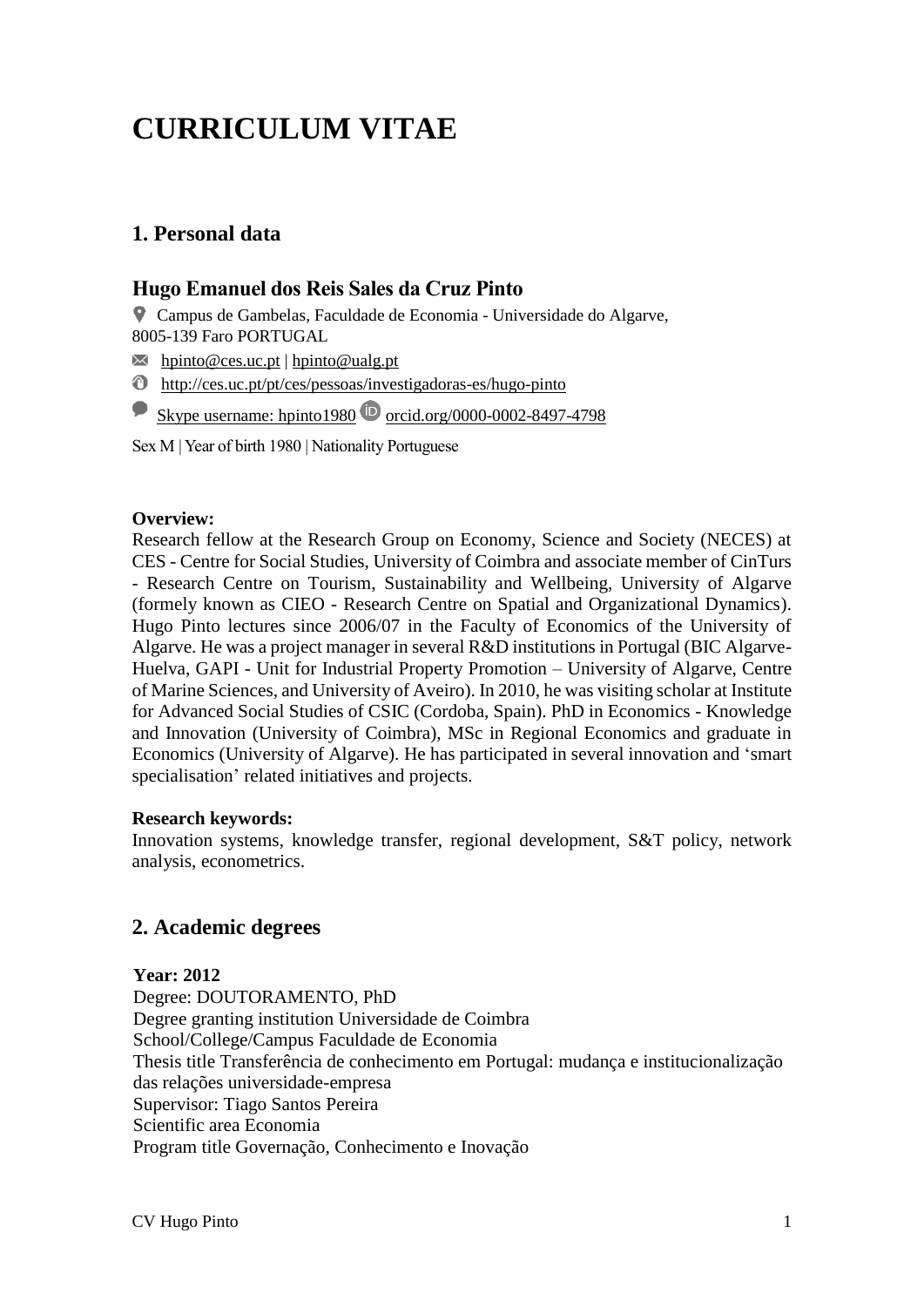## **Year: 2006**

Degree: MESTRADO, MSc Degree granting institution Universidade do Algarve Thesis title O Algarve e a Inovação - Uma Comparação Inter-regional Supervisor: João Guerreiro Scientific area Economia Regional Program title Economia Regional e Desenvolvimento Local

## **Year: 2003**

Degree: LICENCIATURA, Graduate Degree granting institution Universidade do Algarve Scientific area Economia Number of curricular years 4 Program title Economia

| $01-4-2013$ a  | Investigador permanente         | CES - Centro de Estudos Sociais,           |
|----------------|---------------------------------|--------------------------------------------|
| 31-3-2019      | (Bolseiro FCT)                  | Universidade de Coimbra                    |
| 01-09-2012 a   | Gestor de C&T / Bolseiro        | Universidade de Aveiro                     |
| 31-03-2012     |                                 |                                            |
| $01-03-2008$ a | Investigador em doutoramento    | CES - Centro de Estudos Sociais,           |
| 31-03-2012     | (Bolseiro FCT)                  | Universidade de Coimbra                    |
| $01-01-2008$ a | Gestor de Projectos / Técnico   | Universidade do Algarve, CRIA - Centro     |
| 28-02-2008     | Superior                        | Regional para a Inovação do Algarve        |
| 23-03-2007 a   | Gestor de C&T / Técnico         | Gabinete de Apoio de Apoio à Promoção      |
| 31-12-2008     | Superior                        | da Propriedade Industrial da Univ Algarve  |
| $01-03-2007$ a | Assistente / Professor Auxiliar | Faculdade de Economia - Universidade do    |
| 28-02-2019     | Convidado                       | Algarve                                    |
| $03-01-2007$ a | Gestor de C&T / Bolseiro        | CCMAR - Centro de Ciências do Mar          |
| 28-02-2007     |                                 |                                            |
| 08-05-2006 a   | Gestor de C&T / Técnico         | Universidade do Algarve, CRIA - Centro     |
| $08-12-2006$   | Superior                        | Regional para a Inovação do Algarve        |
| 23-10-2003 a   | Gestor de Projectos / Técnico   | <b>Business Innovation Centre Algarve-</b> |
| 07-05-2006     | Superior                        | Huelva                                     |

# **3. Previous activity and current status**

# **4. Area of scientific activity**

- Economics, Sociology and Geography

- Industrial innovation, robotization and productive transformation

(following the FCT disciplinary and themathic classification)

# **5. Present research interest**

**Domain of specialization**

Economics of Innovation; Geography of Innovation; S&T Policy Studies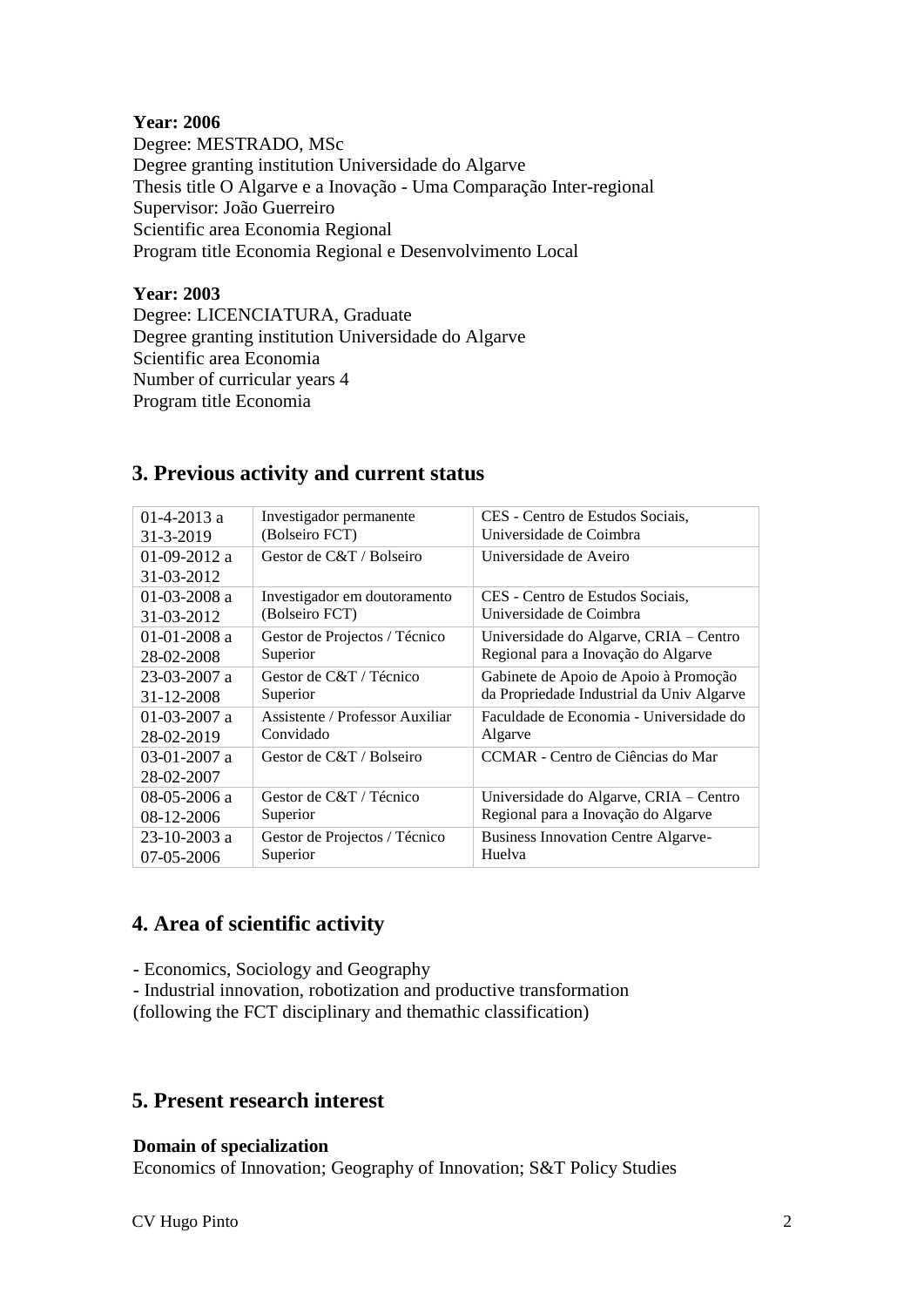## **Current research interests**

Innovation Systems; Smart Specialisation; Knowledge Production; Knowledge Transfer; Regional development; Resilience; Institutions; Varieties of Capitalism; Network Analysis; Econometrics; Multivariate Statistics; Qualitative Methods

## **Other professional interests/activities**

Active Referee in Several Indexed Journals

Journal of Hospitality and Tourism Management, Sustainability, Invention, Triple Helix, Regional Studies, European Planning Studies, Estudios Regionales, European Regional and Urban Studies, Análise Social, International Journal of Global Environmental Issues, Science and Public Policy, Journal of Management Science and Practice, among others.

Official reviewer profile at Publons (Verify confirmed review 2017 record at https://publons.com/author/750508/hugo-pinto#profile)

# **6. Experience as scientific adviser**

## **Disciplines**

**2017/18:** European and Portuguese Economy (2nd year BA in Economics); Data Analysis II (2nd year BA in Sociology), Economics (2nd year BA in Sociology), Social Geography and Spatial Location (Master in Tourism Economics), Maritime Economy (Master in Management).

**2016/17:** European and Portuguese Economy (2nd year BA in Economics); Data Analysis II (2nd year BA in Sociology), Economics (2nd year BA in Sociology), Social Geography and Spatial Location (Master in Tourism Economics), Technological Markets, Enterprises and Products (Master in Economics of Innovation and Entrepreneurship).

**2015/16:** Data Analysis III (2nd year BA in Sociology), Economics (2nd year BA in Sociology), Social Geography and Spatial Location (Master in Tourism Economics). **2014/15:** History and Philosophy of Science (1st year BA in Sociology), Economics (2nd year BA in Sociology), Social Geography and Spatial Location (Master in Tourism Economics).

**2013/14:** History and Philosophy of Science (1st year BA in Sociology), Economics (2nd year BA in Sociology), Social Geography and Spatial Location (Master in Tourism Economics).

**2012/13:** Economics (2nd year BA in Sociology), Econometrics II (3rd year BA in Economics); Social Geography and Spatial Location (Master in Tourism Economics). **2011/12:** Economics (2nd year BA in Sociology), Econometrics II (3rd year BA in Economics); Social Geography and Spatial Location (Master in Tourism Economics).

**2010/11:** Econometrics II (3rd year BA in Economics).

**2009/10:** Econometrics II (3rd year BA in Economics). **2008/09:** Econometrics II (3rd year BA in Economics).

**2007/08:** Data Analysis II (2nd year BA in Sociology); Econometrics II (3rd year BA in Economics); Industrial Policies and Enterprise Development (Master in Economics of

Innovation and Entrepreneurship).

**2006/07:** Econometrics II (3rd year BA in Economics).

Other Training Programmes

Projecto (specialisation in Health and Food Safety), (40h x 2), Instituto Superior de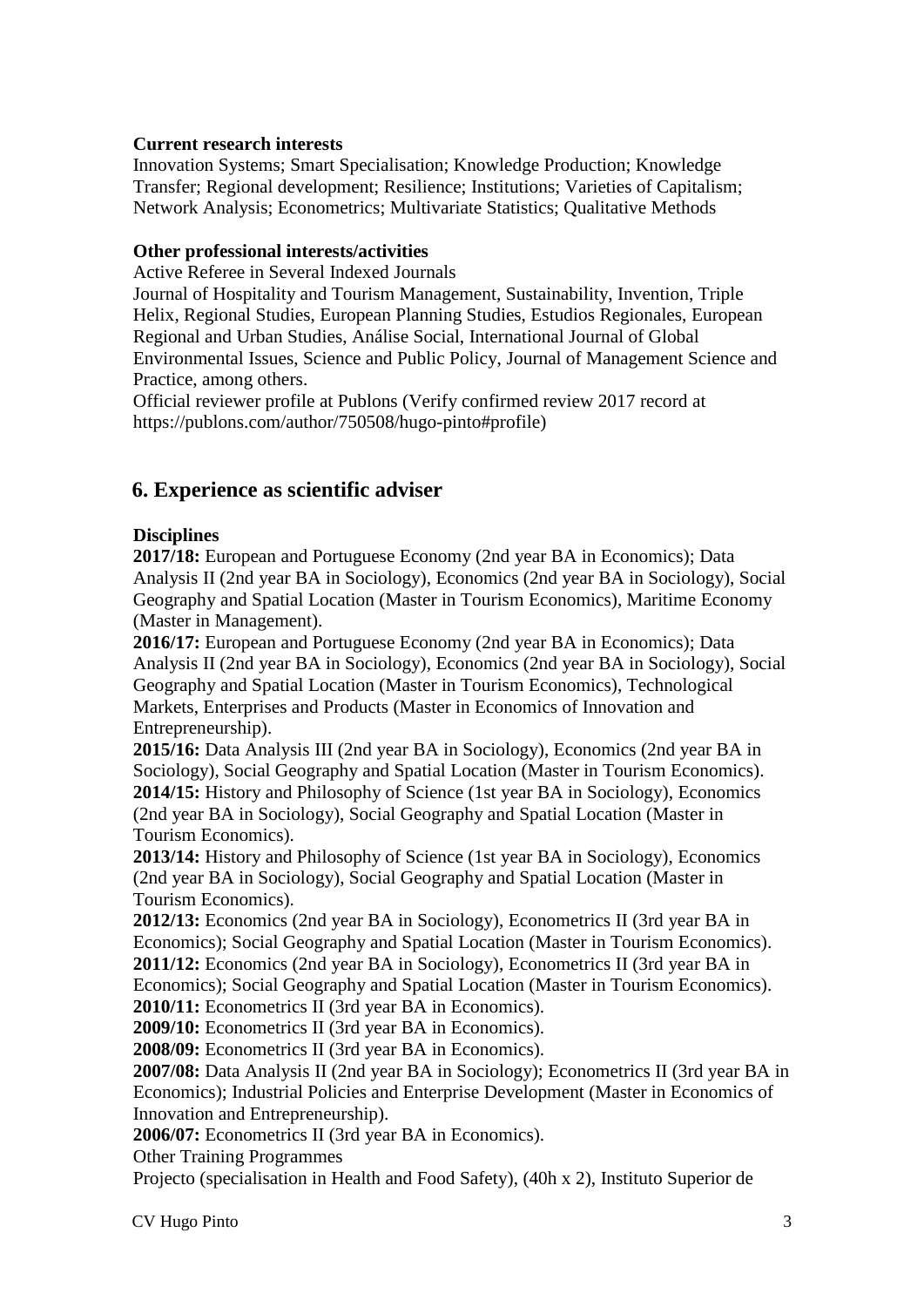Engenharia, UAlg, 2007 and 2008.

Desenvolvimento Pessoal, Social e Profissional (specialisation in Solar Infrastructure), (40h x 2), Instituto Superior de Engenharia, UAlg, 2007-2008.

Inovação e Propriedade Industrial (16hx2), Training ANJE – GENE – Geração de Novos Empresários, 2007.

Cálculo comercial (48h), training for "Técnico de Vendas (nível III)", CNS, 2006.

# **Supervision**

## **Ongoing**

PhD thesis: Carla Nogueira "Social Economy and Varieties of Capitalism", FCT PhD grant holder - contest 2016.

Master dissertation: Nuno António "O Associativismo Juvenil e a Promoção do Empreendedorismo: Estudos de Caso em Portugal.", Sílvia Calero "O Caminho para a Inovação no Setor Agroalimentar na Europa: Uma Análise de Conteúdo das Estratégias de Especialização Inteligente", Giacomo Favaretto: "Are structural funds helping regional development in Italy?"; Ganna Floresku: "Urban tourism and regional development in a Post-Communist State: Perspectives and networks for creativity-based tourism in Kyiv (Ukraine)"; Mbunwe Richard: "Contributing Factors to Tourism in the Cameroon".

Concluded Master dissertation supervision

Veronika Debreceniova "Food Tourism in Portugal and Slovakia: Dynamics and Development of Tourism and Agro-food Industry Local Production Systems", April 2017.

Raphael D'Emery Gomes "Second Home Tourism and Governance – The Perception of Stakeholders in the Algarve", March 2016.

Master dissertation supervision (not completed)

Tchakounte Ngassa Ulrich: "Cameroon Regions and Smart Specialization in Tourism Activities"; Sandra Nascimento: "Sustainable Tourism in Recreational Water Based Activities in Ria Formosa Natural Park: A Stakeholders' Analysis"; David Costa: "Barriers and Facilitators of Business Success in Eco-Tourism: The Case of Alto Alentejo"; Hugo Barros "A Knowledge Production Function in European Countries".

#### **Other Supervision Activities**

#### **Coordination of research internships in CIEO:**

2018: Aline Amorim, Ana Catarina Correia; Mamadu Djaló.

2017: Ana Filipa Sá, Diogo Martins, João Guerreiro.

2016: Daniela Mendes, André Jorge Guerreiro, Silvia Dragomir.

2010: Vitor Gonçalves, Filipa Gonçalves.

2009: Ana Isabel Gonçalves, Alexandre Martins.

#### **Supervisor of research visits:**

2017: Matteo Bolis (University of Florence); Lidia Sanchez (University of Cantabria); Francisco Yépez (University of Cadiz) 2014: Martyna Bulska (Poznan University of Economics) 2013: César Mora (University of Cordoba) Responsible for International Exchange Students (2011/12)

# **Participation in Academic Evaluation**

External member of Review Committee of International Business Management Programmes of Glasgow Caledonian University (Scotland) (11th December 2013).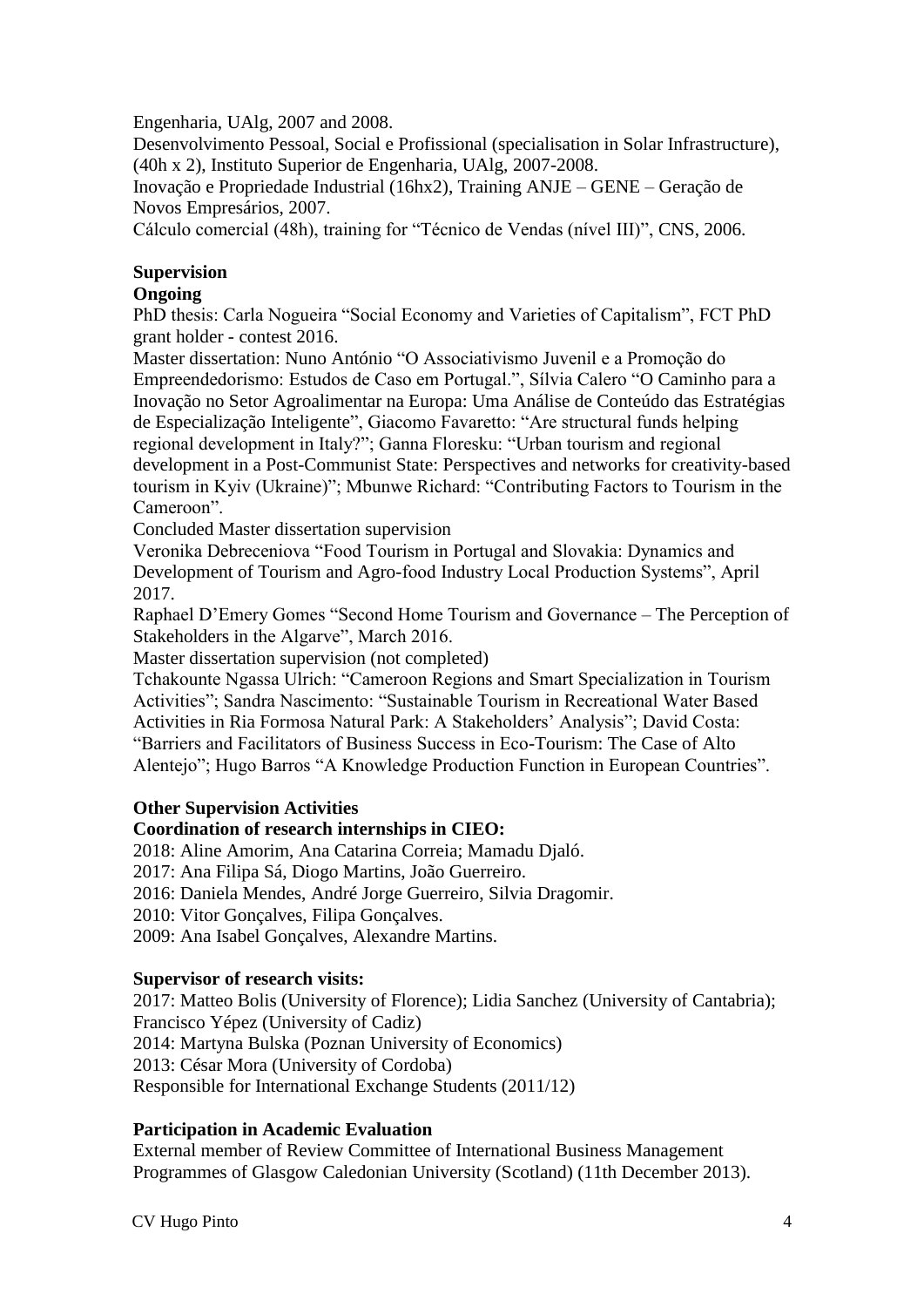Principal discussant of the doctoral thesis of Lan Li in Management entitled "Learning how to learn: reverse knowledge transfer mechanism in Chinese manufacturing MNEs – in the context of outbound direct investment with the aim at knowledge acquisition" (27 September 2017 - ISCTE-IUL).

Principal discussant of the doctoral thesis of João Miguel Xavier Rita in Management entitled "Knowledge Transfer from Portugal Telecom to Oi: The Role of Expatriates" (30 June 2017 - ISCTE-IUL).

Principal discussant of the doctoral thesis of Sandro Giachi in Sociology, "Nuevas Formas de Relación entre Ciencia e Industria: Los Centros de Investigación Colaborativa en el Sistema Español de I+D" (16th September – Universidad de Malaga).

Principal discussant of the doctoral thesis of Maurício Rojo in Gestão da Inovação e do Território, "Sistemas regionais de inovação baseados em indústrias de baixa tecnologia nos países em desenvolvimento: o caso da indústria do salmão no Chile" (8th July 2016  $- UAlg$ ).

Principal discussant of the doctoral thesis of Rui Jorge Estevão Gomes Pedro in Management entitled "Estratégia de Desenvolvimento Sustentável resultante da relação com stakeholder-fornecedor. O Caso do Chocolate comercializado em França" (20 January 2016 - ISCTE-IUL).

Principal discussant of the doctoral thesis of Marluci Torquato in Management entitled "A nova mentalidade do consumo sustentável e sua influência nas estratégias empresariais" (26 June 2015 - ISCTE-IUL).

Principal discussant of the doctoral thesis in Management of Nelson Chang entitled "As estratégias de cooperação e a performance das empresas portuguesas de base tecnológica: O caso Inova-Ria" (04 November 2014 – ISCTE-IUL).

Principal discussant of the doctoral thesis of Abel da Silva Simões in Geography entitled "E-Planning como Instrumento na Construção do Cluster do Mar em Portugal (Quantificação, Participação e Envolvimento dos Sectores Socioeconómicos Nacionais" (16 September 2013 - New University of Lisbon).

# **7. Participation in R&D projects**

# **Participação em projectos de investigação (coordenador/membro de equipas)**

# Ongoing

2018 RIS3 in Lagging Regions Funding: European Commission Tasks: Expert for Portugal case

2017-2018 EU-CELAC Cooperation on Territorial Cohesion for the Regional Innovation Systems in the State of Pernambuco (Brazil) Funding: European Commission DG Regio Tasks: Coordinator of the project (phase 2) in CES-UC.

2017-2020 Atlantic-Social-Lab Funding: Atlantic Area Programme Tasks: Coordinator of the project in CES-UC.

2017-2020 Risk-Aqua-Soil Funding: Atlantic Area Programme Tasks: Member of the project team in CES-UC.

2017-2018 Avaliação do Contributo dos FEEI para as Dinâmicas de Transferência e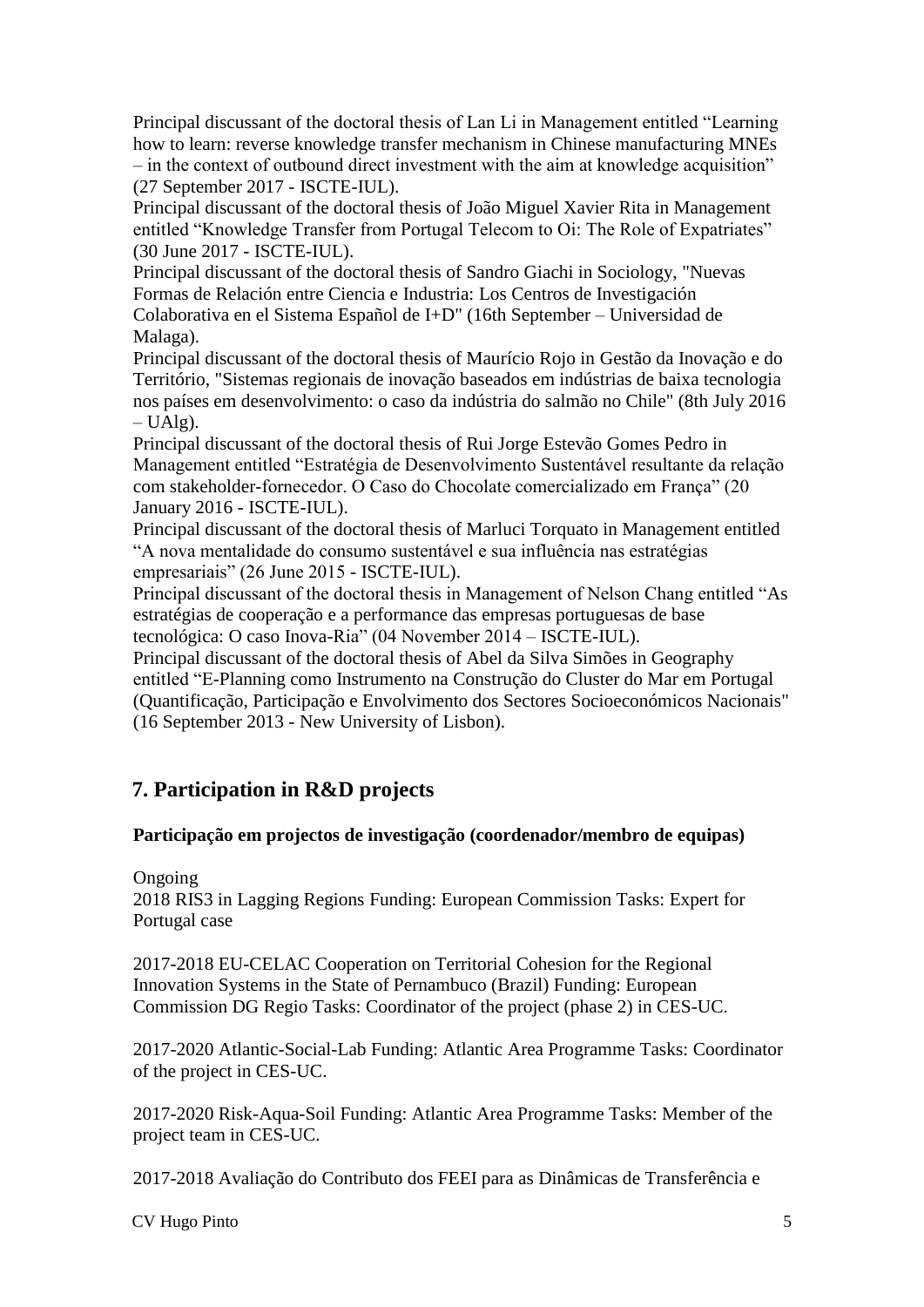Valorização de Conhecimento Funding: Portugal 2020 Tasks: Member of the team.

2017-2018 Evaluación del impacto económico, social y cultural de la Universidad de Huelva en la provincia de Huelva Funding: UHU Tasks: Member of the team.

Concluded 2017 Avaliação socioeconómia do impacto do BIOCANT Funding: BIOCANT Tasks: Member of the team.

2015-2016 Unidade de Monitorização de Políticas Públicas (UMPP) Funding: INALENTEJO 2007-2013 Tasks: Research team member.– University of Evora

2012-2014 Research and Innovation Strategy Algarve 2014-2020, University of Algarve Funding: CCDR Algarve; Tasks: Co-coordinator of the plan under the preparation of the Algarve for the RIS3 - Research and Innovation Smart Specialisation Strategies

2011-2015 KIMERAA - Knowledge transfer to Improve Marine Economy in Regions from the Atlantic Area Funding: Atlantic Area Cooperation Programme; Tasks: Cocoordinator

2012-2014 HARVEST Atlantic – Harnessing All Resources Valuable to Economies of Seaside Territories on the Atlantic, University of Algarve Funding: Atlantic Area Cooperation Programme; Tasks: External expert for the maritime economy regional study in the Algarve

2011-2012 Territorial Alliances for Innovation, University of Aveiro Funding: QREN Observatory - POVT Tasks: Research team member

2011 Evaluation of the main achievements of cohesion policy programmes and projects over the longer term in 15 selected regions (from 1989-1993 programming period to the present), Funding: European Commission (DG Regio); Tasks: External expert for the Algarve regional case study (FCSH-UNL)

2010-2011 ShareBiotech - Sharing Life Science Infrastructures and Skills to Benefit the Atlantic Biotechnology Funding: Atlantic Area Cooperation Programme; Tasks: Coordinator of Activity 3 – Study of Biotechnology needs and competencies in firms and research groups

2010 COOPETIR – Cooperação para a Competitividade Empresarial - Estudo de AvaliaçãoQuantitativa e Qualitativa do Peso das Empresas na Estrutura Sectorial da Região e Observatório Empresarial Funding: NERVIR – Associação Empresarial, NERBA – Associação Empresarial, NERGA – Associação Empresarial e do NERCAB – Associação Empresarial; Tasks: Research team member

2010-2011 INOLINK – Connecting the Territory through the Innovation Network Funding: INTERREG IV C Programme; Tasks: Algarve's Regional coordinator of innovation evaluation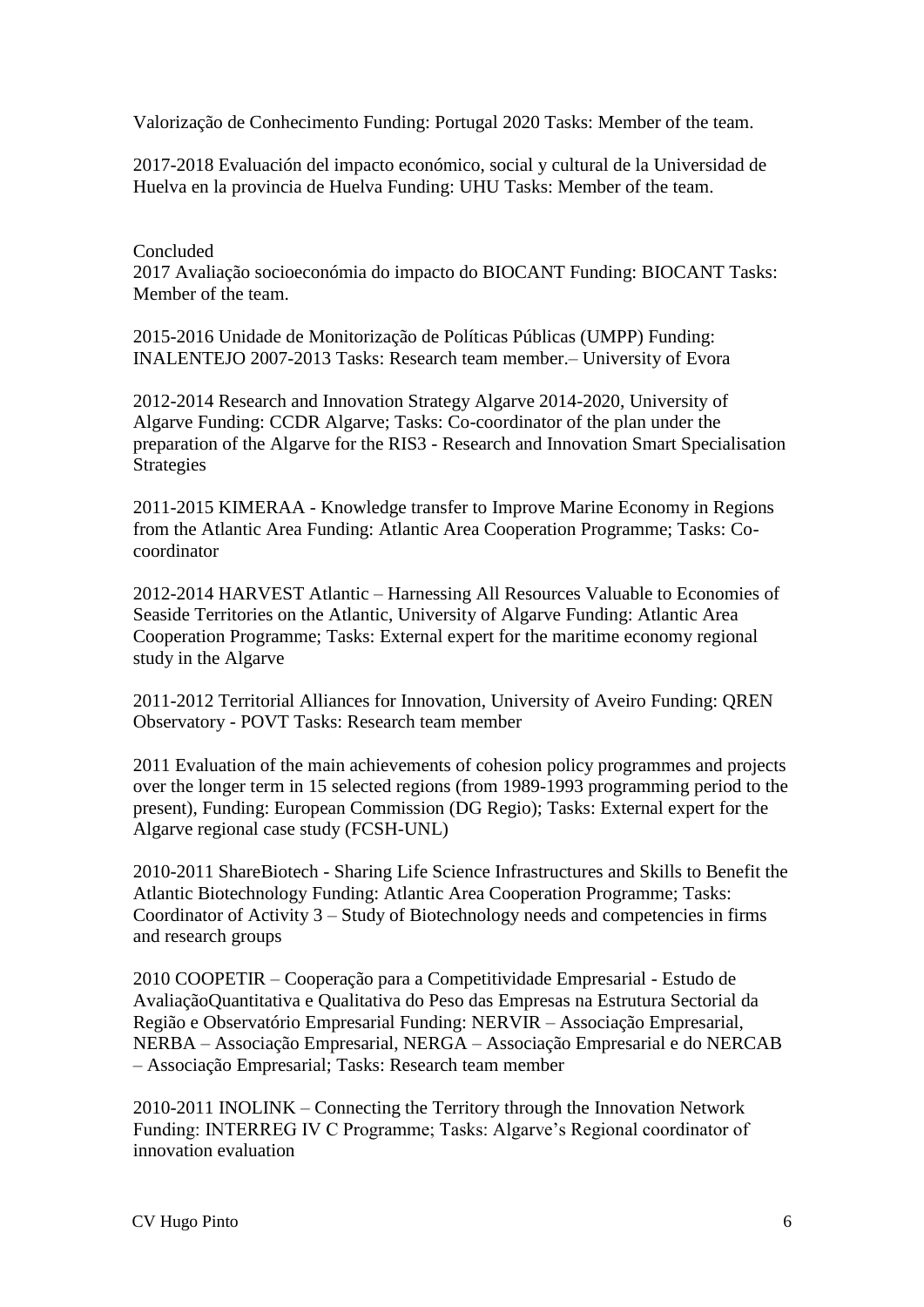2009 CREA Business Idea Funding: INTERREG SUDOE; Tasks: Algarve's Regional coordinator of innovation actors and policy instruments benchmarking

2008 Plano Estratégico do Barlavento Algarvio Funding: Agência do Barlavento; Tasks: Member of research team

2008 CRIA Matching Funding: AdI (projects NEOTEC 003/7.2/ADI/ALG "ALGARVE CRIATECH" e OTIC "AlgarveTransferTECH" 018/7.1/ADI/ALG); Tasks: Member of project team

2008 Estudo de Caracterização do Tecido Empresarial no Concelho de Olhão Funding: Municipality of Olhão; Tasks: Member of project team

2008 Regional Diagnosis for Innovation and Technological Profile in Medocc Regions Funding: Municipality of Tavira; Tasks: Operational coordinator

2008 Caracterização da Estrutura Económica do Algarve Funding:NERA – Associação Empresarial da Região do Algarve Tasks: Operational Coordinator of the study

2008 Jovens em Olhão - Actividades e Temas de Interesse Funding: Municipality of Olhão; Tasks: Member of research team

2007 Grupo de Acção Costeira no Barlavento Algarvio - PROMAR Eixo 4 Funding: Agência do Barlavento; Tasks: Member of project team

2007 Constrangimentos e Potencialidades à Inovação no Distrito da Guarda Funding: NERGA – Núcleo Empresarial da Região da Guarda; Tasks: Member of research team

2007 A Exportação no Distrito de Vila Real – Cenário Actual e Potencial de Desenvolvimento Funding: NERVIR – Associação Empresarial de Vila Real; Tasks: Member of research team

2007 Plano Estratégico para a região de Leiria e Oeste Funding: Instituto Politécnico de Leiria; Tasks: Member of research team

2007 BIOMARES - Restoration of Biodiversity in the Marine Park Site Arrábida – Espichel (PTCON0010) - LIFE06 NAT/P/000192 Funding: Life Nature; Tasks: Financial manager

2006 TRANSINOV / SP5.136/03 Funding: INTERREG IIIA; Tasks: Member of research team

2004-2005 QUALITY-SME Funding: INTERREG IIIB; Tasks: Member of research team

2004-2005 BASE – Active Aging Methodologies in Agro-food Sector Funding: article 6 ESF; Tasks: Member of project team

2004-2005 : INCUBE Funding: INTERREG IIIA; Tasks: Member of research team ENE – Empreender na Escola Funding: EQUAL – Acção 3; Tasks: Member of project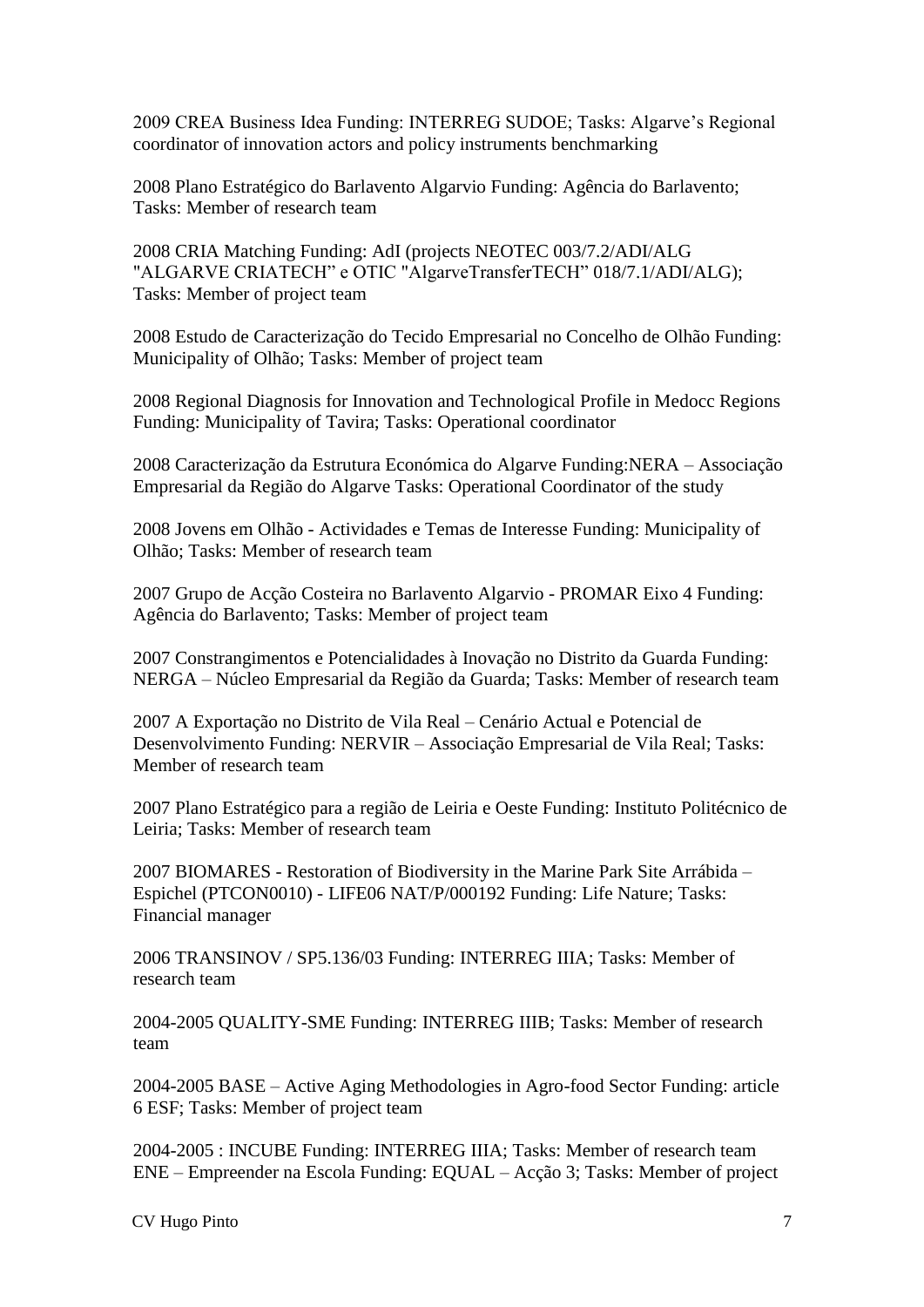team

2003-2005 SENSITIC 2 - SENSItise awareness of Technologies for Information and Communication Funding: INTERREG IIIB; Tasks: Member of research team

# **8. Prizes and awards received**

2016 Certified Sentinel of Science Awards – top 10% of reviewers in the field of Social Sciences. Publons

2013 ISPIM-Wiley PhD Dissertation Award (Top third of 150 candidates) ISPIM - The International Society for Professional Innovation Management

2012 Prémio Bartolomeu (melhor comunicação de investigador jovem no congresso anual da APDR) com a comunicação "Transferência de Conhecimento em Portugal e Espanha: Função e Eficácia dos Organismos de Interface". APDR - Associação Portuguesa para o Desenvolvimento Regional

2008 Finalista do AUTM Academic Tech Transfer and Commercialization Graduate Student Literature Review com o texto "What are the Implications of Overlapping Areas for Technology Transfer? Perspectives from Science and Technology Studies" AUTM - Association of University Technology Managers (USA)

2006 Vencedor do 1º concurso BEEP – Bolsa de Estudantes de Elevado Potencial ANJE- Associação Nacional de Jovens Empresários

# **9. Published works**

**Teses** 

Hugo Pinto (2012) Transferência do Conhecimento em Portugal. Mudança e Institucionalização das Relações Universidade-Empresa. https://estudogeral.sib.uc.pt/jspui/handle/10316/21366

Hugo Pinto (2006) A performance do Algarve na inovação: uma comparação interregional. http://sapientia.ualg.pt/handle/10400.1/695

# **Livros (editor)**

Baycan, T & Pinto, H (publication: 1st semester 2018) "Resilience, crisis and innovation dynamics", Edward Elgar.

Pinto H, Vaz E & Noronha T (publication: 2018) "Resilience and Regional Dynamics: An International Approach to a New Research Agenda", Springer.

Fernández-Esquinas M, van Oostrom M, & Pinto H (2018) Innovation in SMEs and Micro Firms: Culture, Entrepreneurial Dynamics and Regional Development, Routledge, ISBN: 978-1-138-49842-6.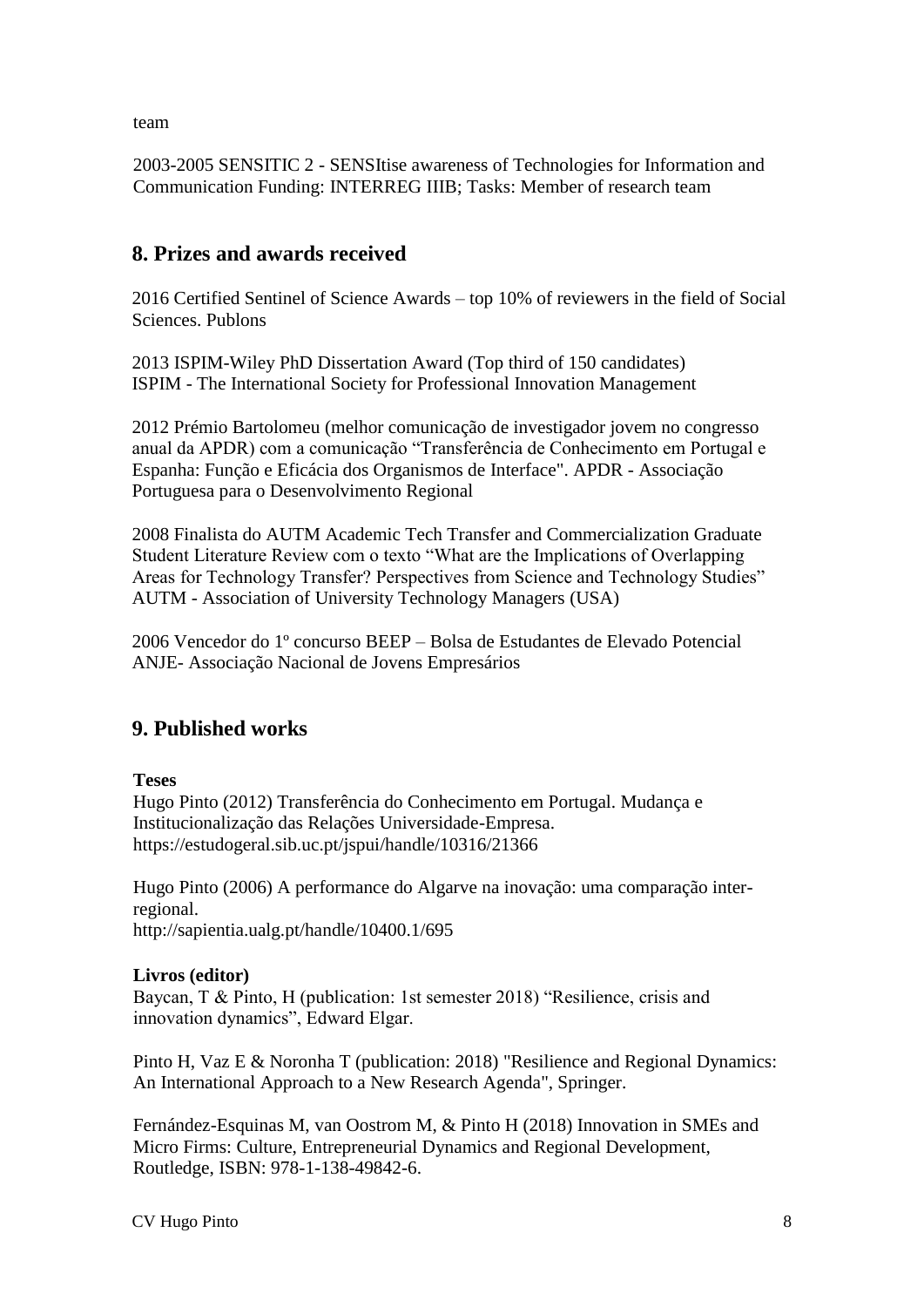Noronha T & Pinto H (2016) "Innovation for Resilience", Universidade do Algarve, Faro.

Pinto H (Ed.) (2015) "Resilient territories: Innovation and Creativity for new modes for Regional Governance", Cambridge Scholars Publishing, Newcastle upon Tyne. http://www.cambridgescholars.com/resilient-territories

#### **Capítulos de livros**

- Pinto H & Guerreiro JA (submitted) "Resilience, Innovation and Knowledge Transfer: Conceptual Considerations and Future Research Directions", book chapter.

- Pinto H, Uyarra E & Fernández-Esquinas M (accepted) "University roles in a peripheral Southern European region: Between traditional and 'engaged' roles through the provision of knowledge intensive business services", book chapter.

- Pinto, H & Pereira TS (accepted) "Resilience of innovation systems under economic turbulence". In Pinto, H & Baycan, T (org.) Resilience, Crisis and Innovation Dynamics, Edward Elgar.

- Pinto, H, Uyarra, E, Bleda, M & Almeida H (accepted) Economic crisis, turbulence and the resilience of innovation: insights from the Atlantic maritime cluster, in Pinto, H, Vaz E & Noronha, T (org.) Innovation for Resilience.

- Pinto H, Nogueira C, Carrozza C, D´Emery R (accepted) Smart Specialisation and the Entrepreneurial Discovery: A New Approach to Design Structural Change, In: Luísa Cagica Carvalho, Conceição Rego, Raquel Lucas, M. Isabel Sánchez-Hernández, Adriana Noronha (orgs.) "Entrepreneurship and Structural Change in Dynamic Territories - Contributions from Developed and Developing Countries", Springer.

- Pinto H & Nogueira C (2018) Mapping an Entrepreneurial, Innovative and Sustainable Ecosystem using Social Network Analysis: An Exploratory Approach of Publicly-funded Innovative Projects Data, In: Leitão J & Alves H (org.) Entrepreneurial, Innovative and Sustainable (EIS) Ecosystems: Best Practices and Implications for Quality of Life", Springer.

- Pinto, H (2017) The Transfer of Knowledge and University-Firm Tensions: Contributions from S&T Studies to the Understanding of a New Institutional Paradigm, in Bencsik, A (org.), Knowledge Management Initiatives and Strategies in Small and Medium Enterprises. Hershey, PA: IGI Global, 362-382.

- Pinto, H (2016) A Quimera do Atlântico: Para uma Afirmação da Economia do Mar in UAlg (Ed.) A Europa e o Mar: Inovação e Investigação Científica em Portugal, Centro de Documentação Europeia, Universidade do Algarve: Faro, 13-23.

- Pinto, H, Cruz, AR & Almeida, H (2016) "Academic Entrepreneurship and Knowledge Transfer Networks: Translation Process and Boundary Organizations" In Carvalho, L (ed.). Handbook of Research on Entrepreneurial Success and its Impact on Regional Development, Hershey, PA: IGI Global. DOI: 10.4018/978-1-4666-9567-2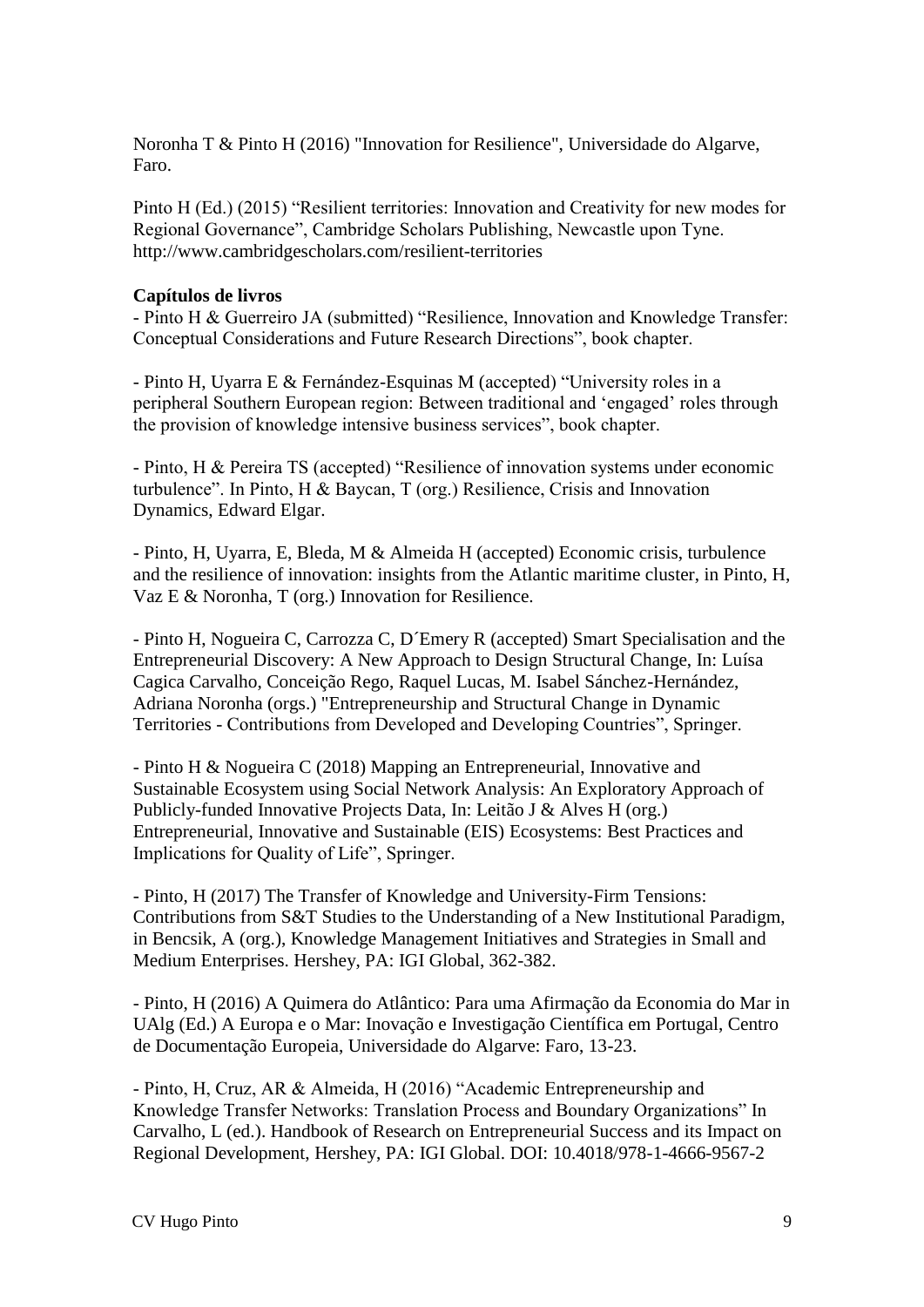- Pinto, H (2016) "Intellectual property", aceite na Encyclopaedia of Tourism – Springer, Jafar Jafari, Honggen Xiao (Org.)

- Pinto, H (2013) Innovation system efficiency and institutional change: the emergence of new

policies, actors and behaviours for innovation networks, In Teresa de Noronha Vaz, Jorge Gomes (orgs.) Innovation for Sustainability and Networking, Faro: Universidade do Algarve.

- Pinto, H, Noronha, T, Faustino, C (2013) Innovation networks and cooperation flows: the determinants of new product development, In Teresa de Noronha Vaz, Jorge Gomes (orgs.) Innovation for Sustainability and Networking, Faro: Universidade do Algarve.

- Pinto H and Esquinas MF (2013) Breadth, intensity and informality of universityindustry interactions in a South European region: Exploring knowledge transfer dynamics in Andalusia, In Baycan T and Stough R (eds.) Knowledge Commercialization and Valorization in Regional Economic Development: New Perspectives and Challenges, Edward Elgar.

- Pinto H, Gonçalves A and Cruz AR (2010) Empreendedorismo Académico numa Região Turística: Leituras do Caso Português no Algarve, in Domingo L; Garcia J and Briones AJ (orgs.) El Empreendedor Inovador y La Creación de Empresas de I+D+I, Universidade Politécnica de Cartagena, Spain.

- Pinto H and Guerreiro J (2009) Innovative Profiles and Regional Actors in the Algarve and Andalusia: An Exploratory Approach, In Noronha T (coord.) (2009) Innovation for Development, Universidade do Algarve, Faro.

- Pinto H and Guerreiro J (2009) A Inovação na EU: Dimensões Latentes e Clusters de Regiões, In António Covas et al. (org.) Estudos III, Faculdade de Economia da Universidade do Algarve, Faro.

- Gonçalves A, Pinto H and Guerreiro J (2009) A Evolução no Mercado Laboral no Algarve: Necessidade de uma Mudança Institucional no Emprego?, In Santos J (coord.) (2009) Turismo e Gestão: Inovação e Empreendedorismo no Contexto da Economia Empresarial, Fundação para o Desenvolvimento da Universidade do Algarve, Faro.

- Pinto H (2009) Inovação, patentes e empresas de base tecnológica – evidências econométricas das regiões europeias, In Parcerias Científicas para a Inovação, IAPMEI, Lisboa.

**Artigos em revistas de circulação internacional com arbitragem científica** - Pinto H, Healy A & Guerreiro JA (submitted) "Varieties of capitalism and the resilience of European regions", article.

- Ulrich, TN, Pinto H & Nogueira C (submitted) Smart specialisation in Africa: potential for regional development in Cameroon based in tourism-training-innovation resources, article.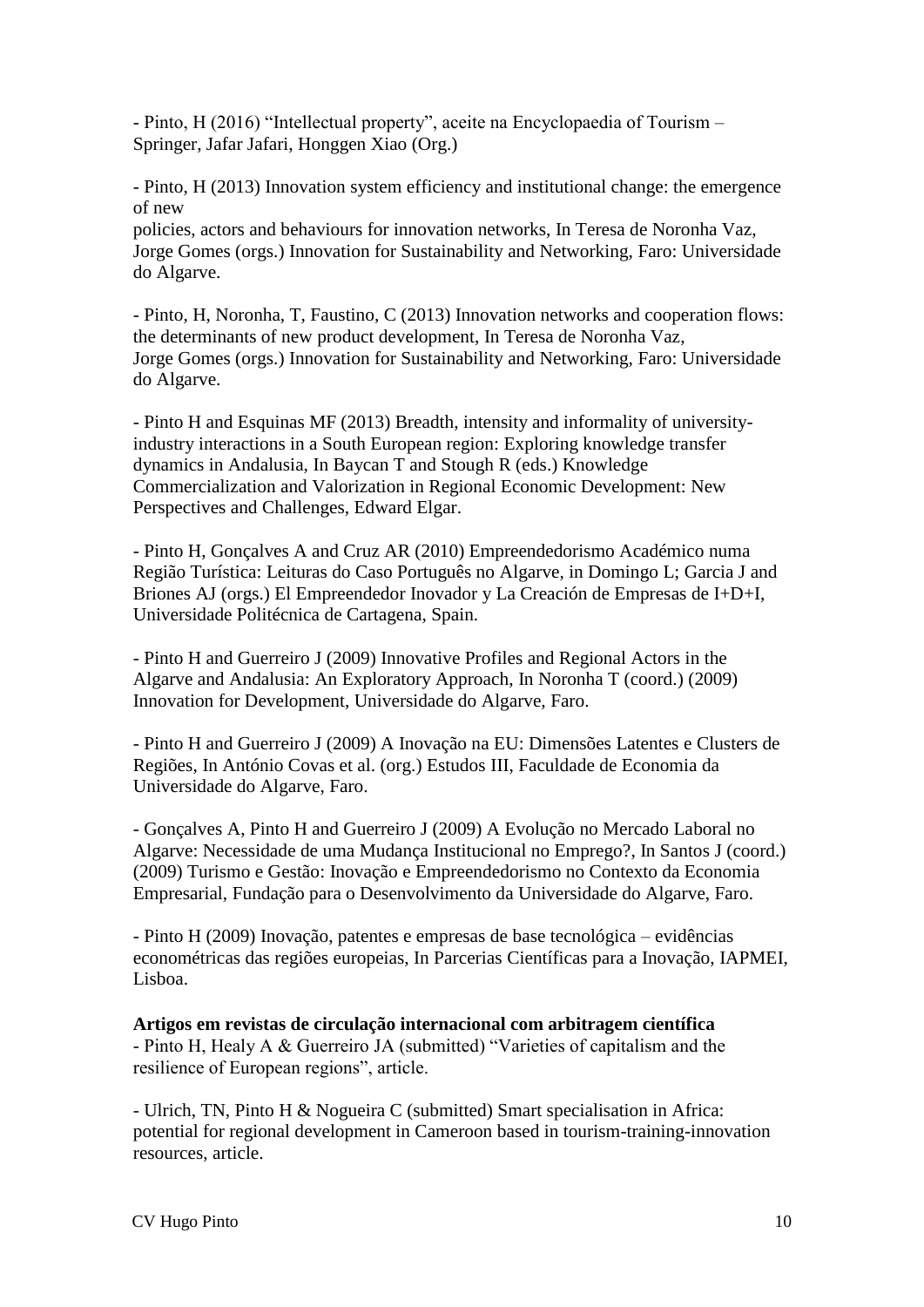- D'Emery R, Pinto H & Almeida C (submitted) Governance networks and second home tourism: Insights from a sun and sand destination, article.

- Pinto, H, Uyarra E & Pereira TS (submitted) "Innovation and the economic downturn: Insights from Portuguese firms", article.

- Pinto, H & Esquinas, MF (2018) What do stakeholders think about knowledge transfer offices? Perceived effectiveness by firms and research groups in a regional innovation system, Industry and Innovation, 25(1), pp. 25-52.

- Fernández-Esquinas, M, van Oostrom; M & Hugo Pinto (2017) Key issues on innovation, culture and institutions: implications for SMEs and micro firms, European Planning Studies, 25(11), pp. 1897-1907.

- González-Loureiro, M; Sousa, MJ & Pinto, H (2017) "Culture and innovation in SMEs: the intellectual structure of research and a research agenda", European Planning Studies, 25(11), pp. 1908-1931.

- Pinto, H (2017) "Actor-Network Creation and the Institutionalization of Knowledge Transfer Offices: Consolidation of the 'Triple Helix' Consensus Space within the Portuguese University", Triple Helix: A Journal of University-Industry-Government Innovation & Entrepreneurship – special issue on Institutions, Intermediation and Triple Helix Relationships/Springer.

- D'Emery R, Pinto H & Almeida C (2017) Second home tourism in the Algarve: The perception of public sector managers, RBTur - Rev. Bras. Pesq. Tur., 11(2) pp.197-217.

- Pinto, H (2016) Science, Technology and Innovation and Public Policy in Portugal: Trajectories towards 2020, Public Policy Portuguese Journal, 1(1), 94-106.

- Esquinas MF, Pinto H, Yruela MP & Pereira TS (2016) "Tracing the flows of knowledge transfer: latent dimensions and determinants of university-industry interactions in peripheral innovation systems", Technological Forecasting & Social Change. http://dx.doi.org/10.1016/j.techfore.2015.07.013

- Pinto, H; Guerreiro, JA (2016) "Da revolução de abril aos tempos da austeridade em Portugal: Um retrato da pobreza, exclusão social e desigualdades", Praxis Sociológica, 20, 169-198.

- Pinto, H, Fernández-Esquinas, M, Uyarra, E (2015) "Universities and KIBS as sources of knowledge for innovative firms in peripheral regions", Regional Studies. DOI: 10.1080/00343404.2013.857396

- Pinto, H (2015) "Produção de Conhecimento e Variedades de Capitalismo: Resiliência Regional no Alvorecer da Turbulência Económica na Europa", Revista Portuguesa de Estudos Regionais / Gradiva, 40.

- Pinto, H; Cruz, AR & Combe, C (2015) "Cooperation and the Emergence of Maritime Clusters in the Atlantic: Analysis and Implications of Innovation and Human Capital for Blue Growth", Marine Policy, 57, 167-177,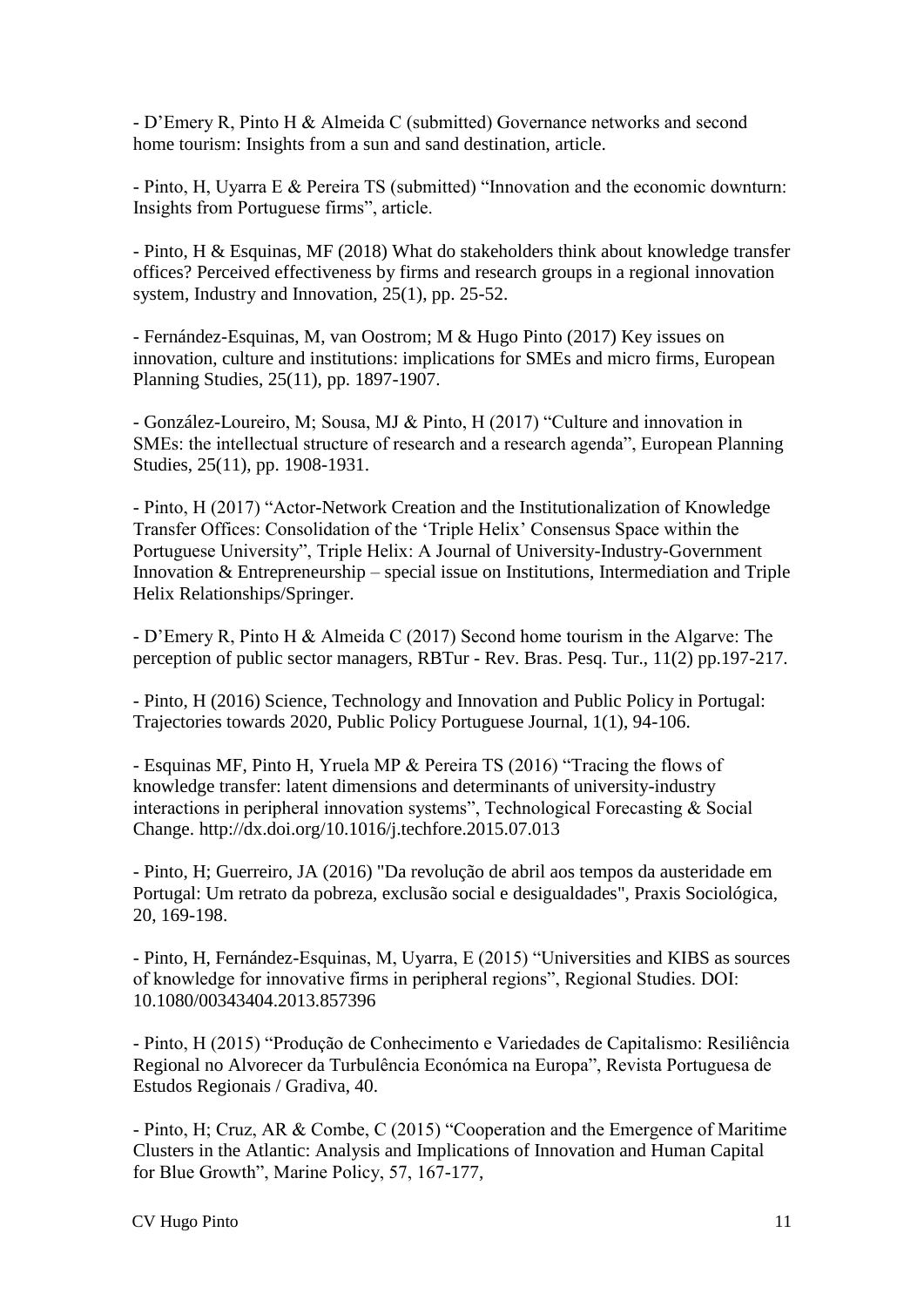http://dx.doi.org/10.1016/j.marpol.2015.03.029.

- Pinto, H, Noronha, MT & Faustino, C (2015) "Knowledge and cooperation determinants of innovation networks", Journal of Technology Management & Innovation, 20(1), p. 83-102, http://dx.doi.org/10.4067/S0718-27242015000100007

- Almeida, H; Pinto, H & Nogueira, C (2014) "Social, Human Capital and Innovation: A study made with North Coast Atlantic Enterprises". Advances in Social Sciences Research Journal, 1(4), 87-103. http://dx.doi.org/10.14738/assrj.14.273

- Pinto, H and Pereira, TS (2014) Resilience of innovation systems under economic turbulence.

http://www.ces.uc.pt/publicacoes/oficina/ficheiros/11157 Oficina do CES 418.pdf

- Almeida, H, Pinto, H, Nogueira, C (2014) Social, Human Capital and Innovation: A study made with North Coast Atlantic Enterprises. Advances in Social Sciences Research Journal, 1(4), 87-103. http://scholarpublishing.org/index.php/ASSRJ/article/view/273

- Fernández-Esquinas, M and Pinto, H, (2014) The role of universities in urban regeneration: reframing the analytical approach, European Planning Studies, 22(7), 1462-1483.

http://www.tandfonline.com/doi/abs/10.1080/09654313.2013.791967#.UrgLdXup1Ms

- Pinto, H (2013) Means becoming Ends? Recent Evidence from Patent Registration in Portugal, International Journal of Technology Transfer and Commercialization, Vol. 12 No. 1/2/3, 121-138.

- Ortega López, C, Nogueira, C, Pinto, H (2013) Sea and Littoral Localities' Economy: Exploring Potentialities for a Maritime Cluster - An Integrated Analysis of Huelva, Spain and Algarve, Portugal, Journal of Maritime Research, 10(2), pp. 35–42, http://www.jmr.unican.es/index.php/jmr/article/view/254/219

- Pinto, H (2013) Knowledge Transfer and the 'Academic Enterprise' in the Algarve: Contributions from Social Studies of Science and Technology to the Understanding of University-Firm Relations, Spatial and Organizational Dynamics Discussion Papers 2013-5. http://www.cieo.pt/discussionpapers/12/article1.pdf.

- Pinto H, Pereira TS (2013) Efficiency of Innovation Systems in Europe: An Institutional Approach to the Diversity of National Profiles, European Planning Studies, http://www.tandfonline.com/doi/abs/10.1080/09654313.2012.665033.

- Pinto H, Cruz AR (2012) Structuring a knowledge-based maritime cluster: Contributions of network analysis in a tourism region, Revista Estudios Regionales, 95, 101-118, http://www.revistaestudiosregionales.com/pdfs/pdf1197.pdf.

- Porter, J, Pinto, H, Cruz, AR (2012) Economic resilience and tourism destinations: eco and cultural responses to turbulence contexts in coastal áreas, Journal of Tourism and Development [Revista Turismo & Desenvolvimento], n.º  $17/18 -$  Volume 3, pp. 1725-1734.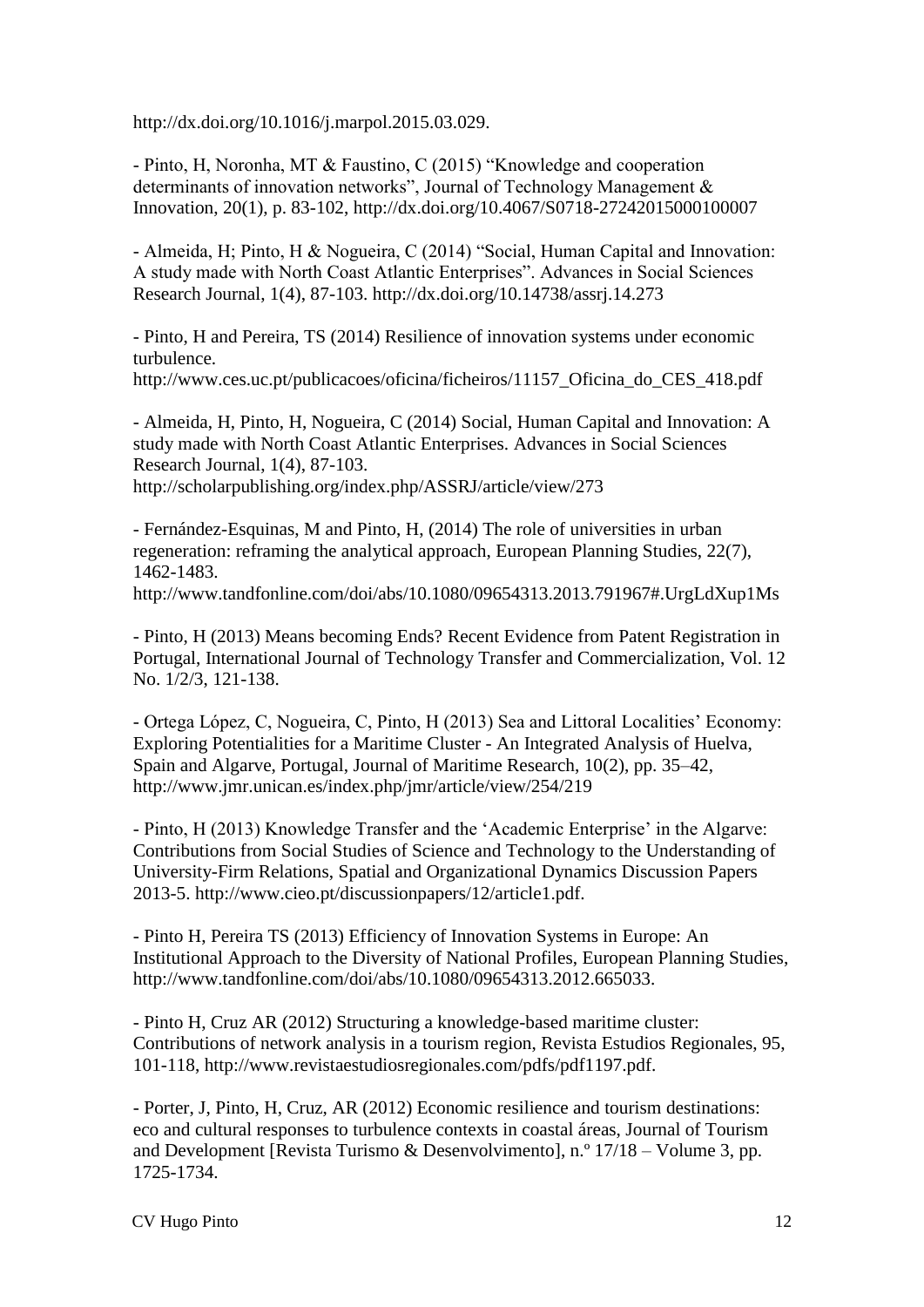- Pinto H (2012) Dimensiones Institucionales de Innovación e Transferencia de Conocimientos: la Literatura de las Variedades de Capitalismos, ARBOR. Revista de Ciencia, Pensamiento y Cultura, CSIC "SOCIOLOGÍA DE LA INNOVACIÓN", Vol 188, No 753, http://arbor.revistas.csic.es/index.php/arbor/issue/current.

- Guerreiro J and Pinto H (2012) The Engaged University and Institutional Changes in Portuguese Innovation Systems, International Journal of Transitions and Innovation Systems, http://www.inderscience.com/browse/index.php?journalID=160.

- Pinto H, Guerreiro J and Uyarra E (2012) Diversidades de Sistemas de Inovação e Implicações nas Políticas Regionais: Comparação das Regiões do Algarve e da Andaluzia, Revista Portuguesa de Estudos Regionais, Nº 29, http://www.apdr.pt/siteRPER/PT/revista.html.

- Pinto H (2011) Knowledge Production in European Union: Evidence from a National Panel Data, The Economic Research Guardian, Vol. 1(2), http://www.ecrg.ro/files/p2011.1(2)2a3.pdf.

- Cruz AR, Pinto H, Gonçalves A, Pintassilgo P e Guerreiro J (2011) Coastal Tourism and Possibilities for Consolidating a Regional Sea Cluster: Insights from Algarve's Innovation Actors, Special Issue, Vol. 1 (2011), Proceedings Int. Conference Tourism & Management Studies 2011: Full Papers.

- Pinto H, Cruz AR and Gonçalves A (2011) Hard Working Ant: An Eco-Tourism Spinoff Creation Tale, Spatial and Organizational Dynamics Discussion Papers, N.8, http://www.cieo.ualg.pt/discussionpapers/8/article4.pdf.

- Pinto H (2011) The Role of Econometrics in Economic Science: An Essay about the Monopolization of Economic Methodology by Econometric Methods, Journal of Socio-Economics, 40(4), http://www.elsevier.com/locate/inca/620175.

- Pinto H and Tavares H (2011) A Cidade sem Muros: O Desenvolvimento Regional como Contexto da Problemática Urbana (Editorial), Chão Urbano ANO XI – N.2 MARÇO / ABRIL 2011, http://www.chaourbano.com.br/visualizarArtigo.php?id=39.

- Pinto H (2011) A Cidade para Além da Cidade: (Outras) Dimensões da Governação Urbana (Editorial), Chão Urbano ANO XI – N.1 JANEIRO / FEVEREIRO 2011, www.chaourbano.com.br/visualizarArtigo.php?id=35.

- Pinto H and Cruz AR (2011) Sistemas de Inovação e de Turismo: Complementaridades na Região do Algarve, Revista Turismo & Desenvolvimento, N.15, http://revistas.ua.pt/index.php/rtd/article/view/1207.

- Cooke P, Porter J, Zhang F, Pinto H and Cruz AR (2011) Notes from the Iberian Algae Belt, European Planning Studies, 20(1), http://www.tandfonline.com/doi/abs/10.1080/09654313.2011.525391.

- Pinto H (2010) Radiation, a Tumour and the ANT: An Actor-Network-Theory Approach to a Medical Spin-off Creation, Eä – Journal of Medical Humanities & Social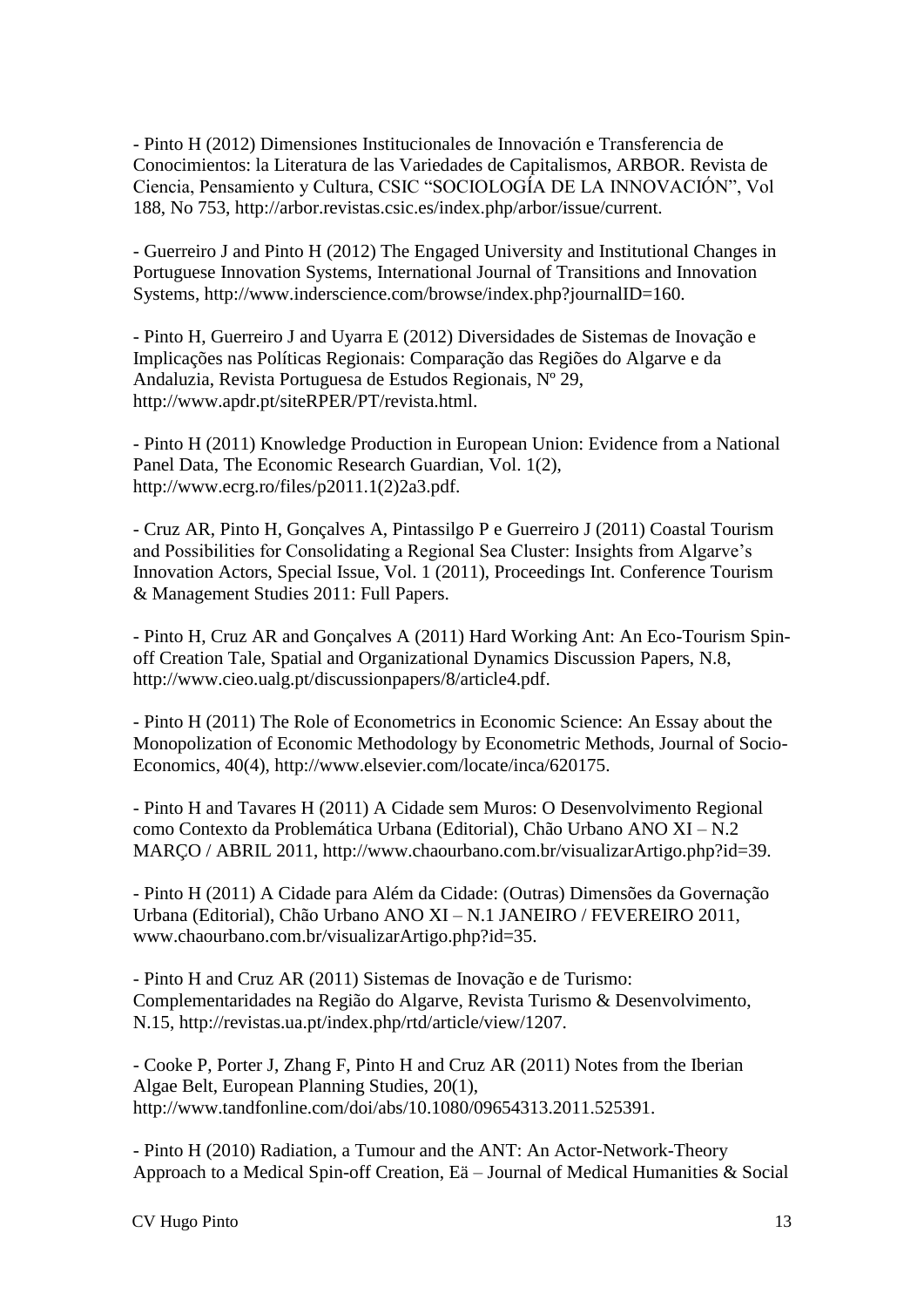Studies of Science and Technology, 2(2), http://www.ea-journal.com/art2.2/Radiationa-Tumor-and-the-ANT-An-Actor-Network-Theory-Approach-to-a-Medical-Spin-off-Creation.pdf.

- Pinto H and Rodrigues PMM (2010) Knowledge Production in European Regions: The Impact of Regional Strategies and Regionalization on Innovation, European Planning Studies, 19(10), http://www.tandfonline.com/doi/abs/10.1080/09654313.2010.504352.

- Pinto H (2010) What are the Implications of Overlapping Areas for Technology Transfer? Perspectives from Science and Technology Studies, Tomorrow's Technology Transfer, The Journal of the Association of University Technology Managers, 2(1), http://www.autm.net/Journal/6678.htm.

- Pinto H (2010) Pluralismo e Moral numa Ciência Económica Satisfatória, Cabo dos Trabalhos: Revista Electrónica dos Programas de Mestrado e Doutoramento do CES/ FEUC/ FLUC. Nº 5, http://cabodostrabalhos.ces.uc.pt/pdf/06\_Hugo\_Pinto.pdf.

- Pinto H and Guerreiro (2010) Innovation Regional Planning and Latent Dimensions: the Case of the Algarve Region, The Annals of Regional Science, 44(2), http://www.springerlink.com/content/6357132682j80227/.

- Pinto H (2009) Dimensões Institucionais, Inovação e Transferência de Conhecimento: Contributos dos Estudos das Variedades de Capitalismo, e-Cadernos, N.5, http://www.ces.uc.pt/e-cadernos/media/ecadernos5/4%20- %20Hugo%20Pinto%2002\_12.pdf.

- Pinto H (2009) Possibilidades para uma Economia Não-Quantitativo Dependente: A Pluralidade do Métodos face à Dominância da Econometria nos Discussion Papers Spatial and Organizational Dynamics, N.1., www.cieo.ualg.pt/discussionpapers/1/article4.pdf.

- Pinto H (2009) Desafios da Inovação no Algarve: Contributos para compreender o sistema regional de inovação, Discussion Papers Spatial and Organizational Dynamics do CIEO, Special Issue, N.0.,

www.cieo.ualg.pt/discussionpapers/discussionpapers0.pdf

- Pinto H (2009) Portugal: forces et faiblesses en attendat la convergence, Géoéconomie, 48, http://www.cairn.info/resume.php?ID\_ARTICLE=GEOEC\_048\_0043.

- Pinto H (2009) The Diversity of Innovation in the European Union: Mapping Latent Dimensions and Regional profiles, European Planning Studies, 17(2), http://www.tandfonline.com/doi/abs/10.1080/09654310802553571.

- Pinto H (2008) Os Sistemas de Inovação: A Adequação da Escala Regional, Cadernos do IPPUR, v. 22, n. 1 jan./jul 2008, www.ippur.ufrj.br/download/pub/cadernos%20ippur%202008-1.pdf.

- Pinto H (2008) Caminhos para uma Teoria Económica Satisfatória: Transcender os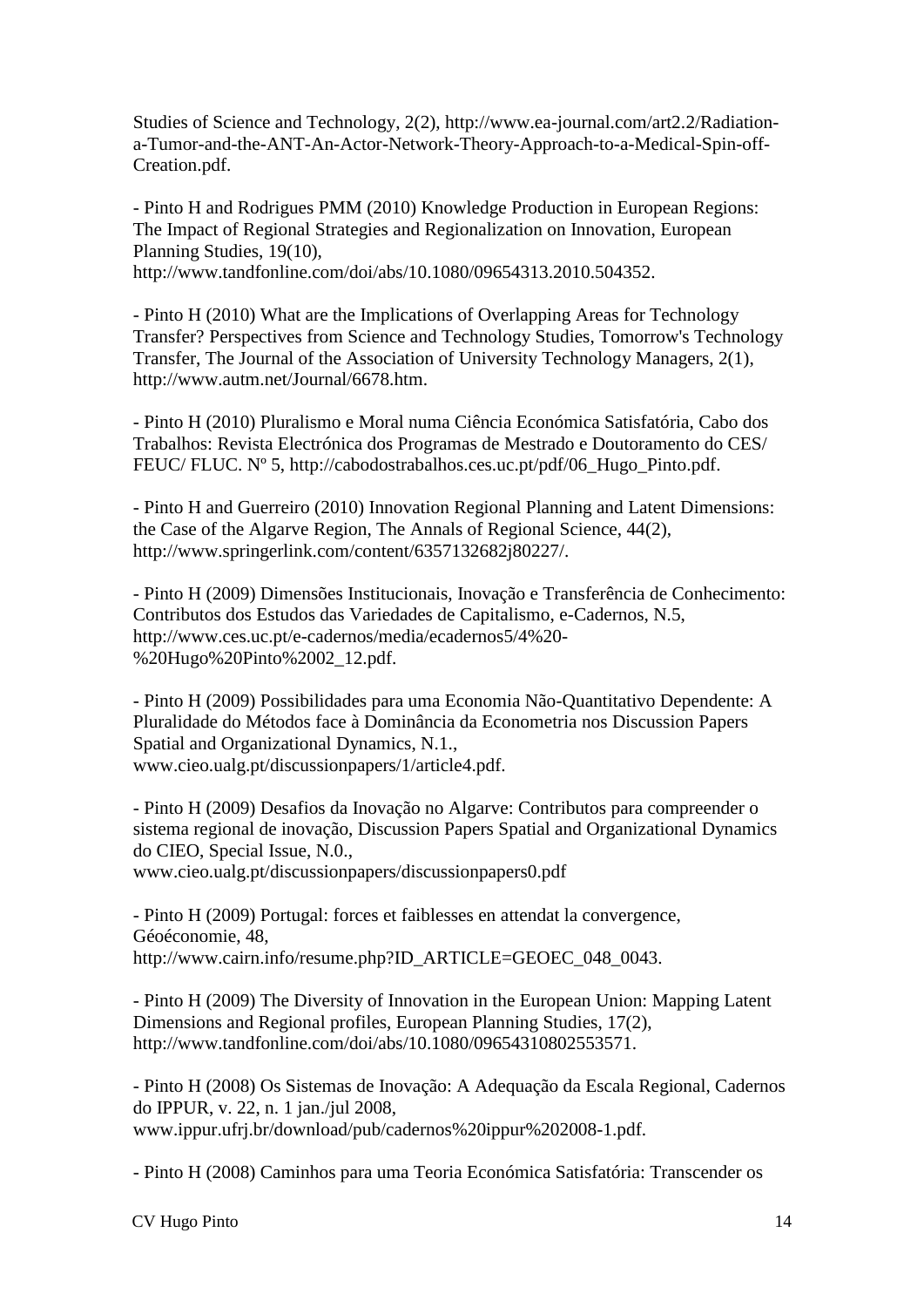Limites da Ortodoxia com as Visões Institucionalistas, e-Cadernos, n. 2, http://www.ces.uc.pt/e-cadernos/media/documentos/ecadernos2/Hugo%20Pinto.pdf.

- Cruz AR and Pinto H (2008) As Redes de Investigação Científica: o Caso da Universidade do Algarve em Portugal, Gestão Contemporânea, Ano 5, n.º 5, mpra.ub.uni-muenchen.de/13511/.

- Pinto, H e Guerreiro, J (2007) As dimensões latentes da Inovação: o caso das regiões europeias, Estudos Regionais, 13, pp. 83-101. http://www.apdr.pt/siteRPER/numeros/RPER13/13.6.pdf

- Pinto, Hugo (2006) A Sociedade da Informação e o Algarve – a importância de medir as TIC, Revista DosAlgarves, 14, ESGHT, Faro. http://www.dosalgarves.com/revistas/N14/5rev14.pdf

#### **Publicações em actas de encontros científicos**

- Pinto H (2017) ¿"Tropicalizar" las Estrategias de Especialización Inteligente? Una Reflexión a partir de Pernambuco (Brasil), Proceedings XXXII Congresso internacional XXXII Arethuse, Spain.

- Pinto H (2017) Resilience, crisis and innovation dynamics: Evidence from Portuguese Firms during the Economic Turmoil, Proceedings of the International Conference on Local Development 2017, Portugal.

- Nogueira C & Pinto H (2017) Social innovation & Smart Specialisation: Challenges and Opportunities for Mediterranean Regions, with Carla Nogueira, Proceedings of the International Conference on Local Development 2017, Portugal.

- Pinto H, Chiara Carrozza, Raphael D'Emery & Carla Nogueira (2017) Smart Specialisation and the Entrepreneurial Discovery: Mapping Regional Priorities with Network Analysis, Proceedings of the International Conference on Local Development 2017, Portugal.

- Baycan T and Pinto H (2016) Varieties of Capitalism and Global Imbalances of Innovation Dynamics: Insights from a Large Dataset, with Tüzin Baycan, Proceedings of the ERSA Congress "Cities & Regions: Smart, Sustainable, Inclusive?".

- Pinto H (2016) Resiliência da Inovação e Desenvolvimento regional: Uma Análise de Redes de Colaboração no Algarve, IX Congresso Português de Sociologia | Portugal: Território de Territórios, AT/ST Conhecimento, Ciência e Tecnologia.

- Pinto H & Pereira TS (2015) Persistence of innovation in firms under economic turbulence: Insights from the CIS Portuguese data, ERSA 2015 World Renaissance: Changing roles for people and places, Lisbon, Portugal, 25-28 August 2015, www.ersalisbon2015.org.

- Pinto H (2014) Cooperation and the Emergence of a Maritime Cluster in the Atlantic: Analysis and Implications of Innovation and Human Capital in the Blue Economy, IMASS Conference Proceedings.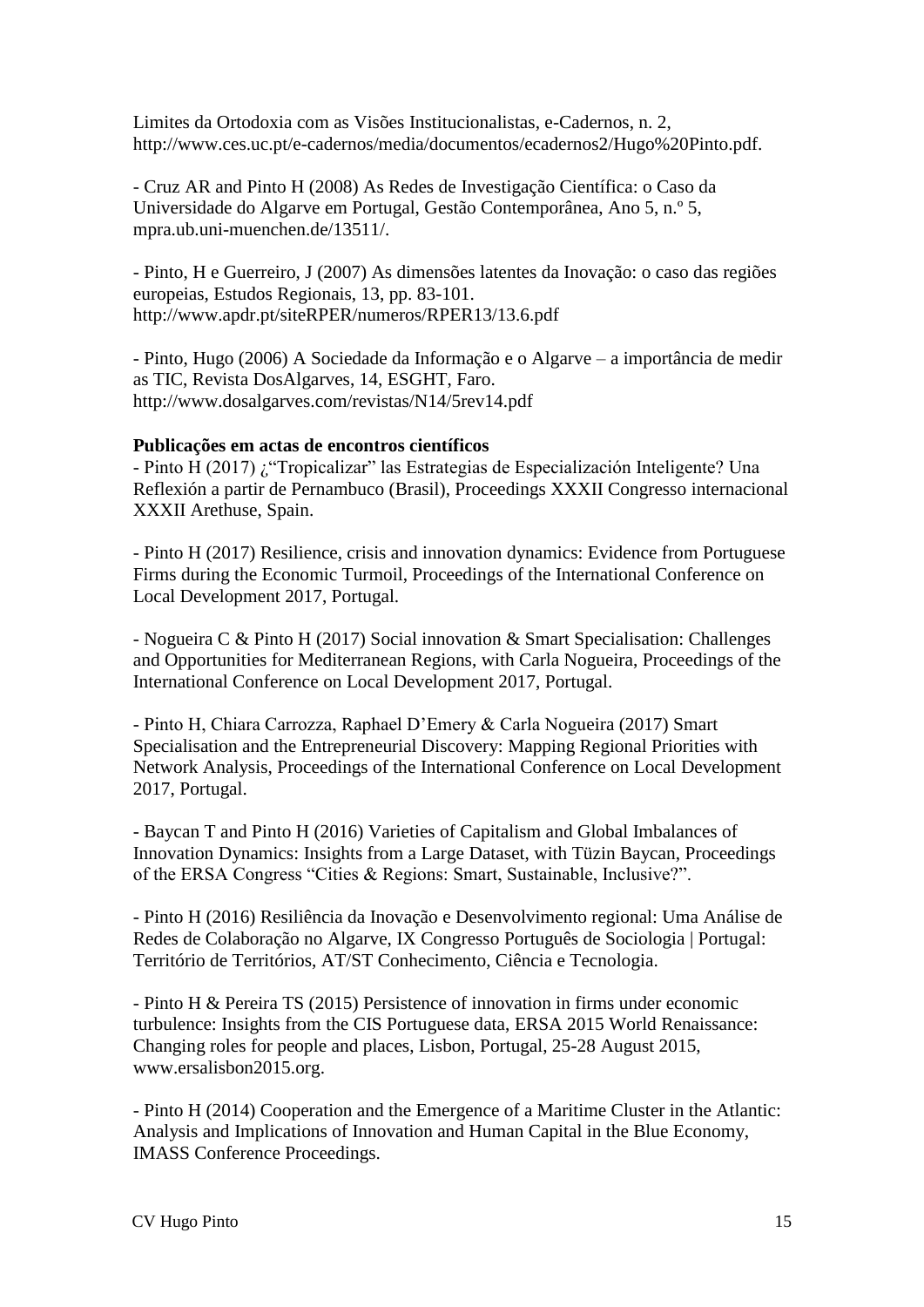- Pinto H and Cruz AR (2014) Innovation and Human Capital for the Emergence of a Maritime Cluster: Analysis and Implications for Atlantic Regions, Proceedings of an international workshop of the Regional Studies Association Research Network on Tourism and Regional Development, Rovira i Virgili University, Catalonia.

- Cooke, P, Pinto H, Cruz AR (2013) Implementing doing-using-interacting regional innovation policies: smart specialization in a tourism-based region, Proceedings of the 19th APDR Workshop "Resilient territories", Faro (Portugal).

- Almeida, H, Nogueira, C, Pinto H (2013) Human capital and maritime economy: a preliminary approach of the Algarve´s case, Proceedings of the 19th APDR Workshop "Resilient territories", Faro (Portugal).

- Nogueira, C, Pinto H, Guerreiro J (2013) Innovation and tradition in the valorisation of endogenous resources: the case of salt flower in the Algarve, Proceedings of the 19th APDR Workshop "Resilient territories", Faro (Portugal).

- Pinto, H, Noronha, M.T., Faustino, C. (2013) Determinants of new product development in innovation actors: a logit approach for cooperation flows in the Portuguese innovation system, Actas do 19º Congresso Anual da APDR – Associação Portuguesa para o Desenvolvimento Regional. http://apdr.pt/data/documents/Proceedings\_19\_congress.pdf

- Pinto, H, Pereira, T. S., Institucionalização da Transferência de Conhecimento: Políticas Públicas e Formação de Actores-Rede na Universidade Portuguesa, Actas do VII Congresso da APS 2012, http://www.aps.pt/vii\_congresso/papers/finais/PAP1260\_ed.pdf.

- Pinto, H., Transferência de Conhecimento em Portugal e Espanha: Função e Eficácia dos Organismos de Interface Académica nos Sistemas Regionais de Inovação, Actas do 18º Congresso da APDR 2012,

http://www.apdr.pt/publicacoes/PROCCEDINGS\_18\_CONGRESSO.pdf.

#### **Outras publicações**

#### **Special Issues of Journals**

Pinto H, Reis J & Garofoli F (org.) Cases of Regional and Local Development, Special Issue in Regional Science Policy and Practice (in preparation, 2nd semester 2018) Pinto, H, Neto, P, Serrano, MM (org.) "Políticas de inovação e especialização inteligente", Special Issue in Public Policy Portuguese Journal (in preparation, 1st semester 2018).

Fernández-Esquinas, M; Oostrom, M & Pinto, H (org.) (2017) "Culture and innovation in SMEs and Micro Firms", European Planning Studies

APDR (2013) Proceedings of the 19th APDR Workshop "Resilient territories: innovation and creativity for new modes of regional development".

Pinto H (org.) (2011) Discussion Papers Spatial and Organizational Dynamics, CIEO, Special Issue on "Maritime Clusters", N. 8, 2011.

Pinto H (org.) (2009) Organization of Discussion Papers Spatial and Organizational Dynamics do CIEO, Special Issue, N. 0, 2009.

Cabo dos Trabalhos: Revista Electrónica dos Programas de Mestrado e Doutoramento do CES/ FEUC/ FLUC. Nº 5, 2010.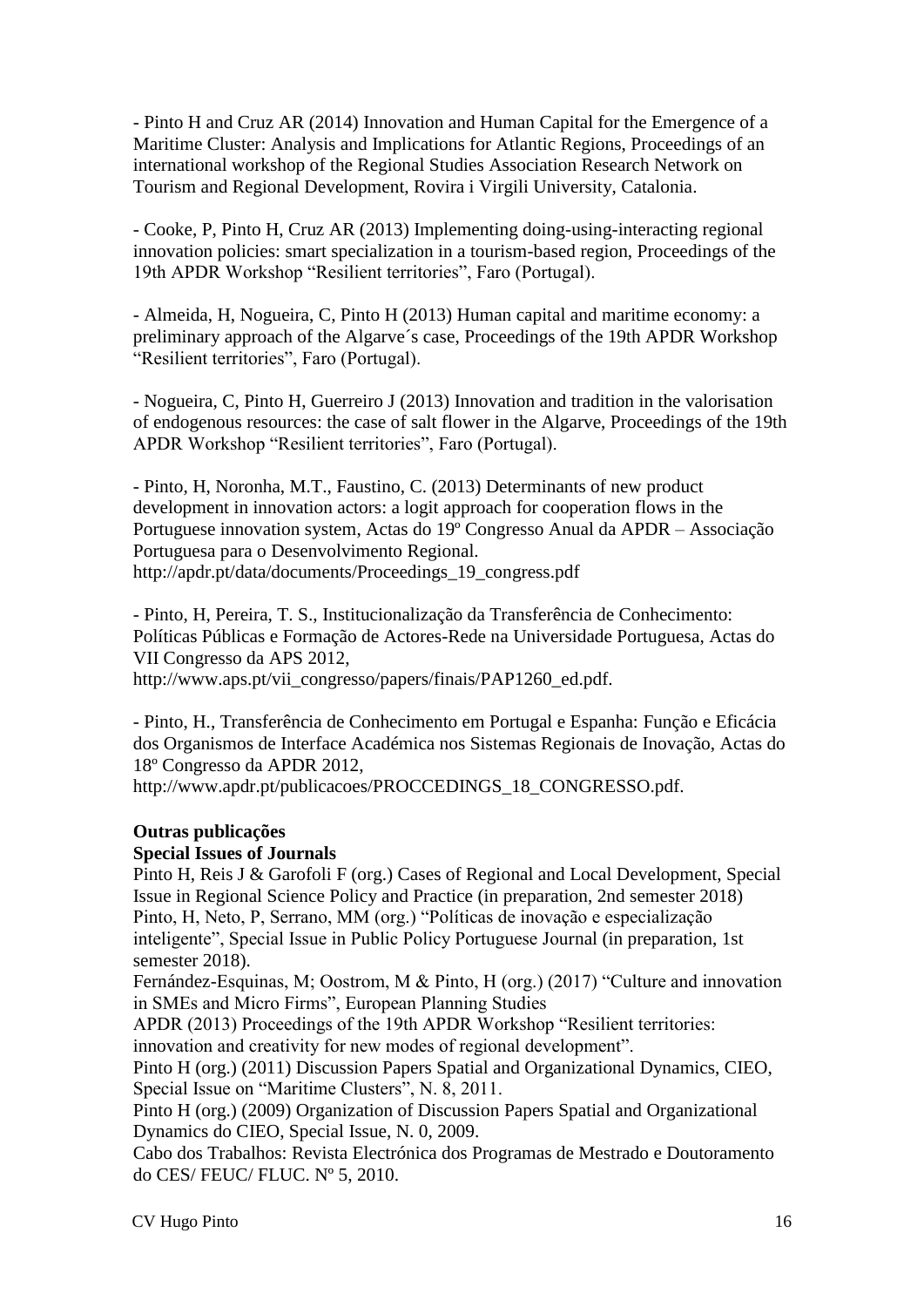# **Editorial Board Member**

Revista Portuguesa de Estudos Regionais: http://www.apdr.pt/siterper/PT/conselho.html Chão Urbano: http://www.chaourbano.com.br/ Public Policy Portuguese Journal: http://www.umpp.uevora.pt/publicacoes/Public-Policy-Portuguese-Journal

## **Other Scientific Documents**

Pinto H et al (2014) European Network of Knowledge Transfer in the Atlantic Area, Atlantic Area –KIMERAA, Universidade do Algarve.

Pinto H et al (2014) Knowledge needs and innovation in the maritime economy, Atlantic Area – KIMERAA, Universidade do Algarve.

Pinto H et al (2014) Maritime Economy in the Atlantic Area: Sectoral Analysis on Seafood in Ireland, Portugal, Scotland, and Spain, Report HARVEST Atlantic, University of Algarve, Faro.

Cooke, P., Porter, J., Cruz, A. R., Pinto, H. (2011) Maritime Clusters: Institutions and Innovation Actors in the Atlantic Area, KIMERAA Report 2011, University of Algarve, Faro.

Pinto, H (coord) (2011) Biotechnology Competencies and Technology Regional Needs, ShareBiotech Activity 3 final report, University of Algarve, Faro.

Pinto H (2008) Regional Diagnosis for Innovation and Technological Profile in Medocc Regions, Tavira: Município de Tavira, p.124, Universidade do Algarve and MetaGroup, S.r.l.

Pinto H (2008) Algarve e a Transferência de Tecnologia: Estudo Preliminar para Estruturação de Iniciativas Prioritárias, Faro: Universidade do Algarve.

# **10. Communications in scientific meetings**

#### **Outras comunicações orais**

- RIS3-PE Resultados da Fase 2, Diálogos Setoriais, 16 November, Brasília (Brazil).

- Transferência e Valorização de Conhecimento, Resiliência Regional e Especialização Inteligente: Um Mapa Possível para Investigação Futura, Seminário aos Programas de Doutoramento em Sociologia e em Governação, Conhecimento e Inovação, FEUC, 7 de Dezembro 2017, Coimbra, Portugal.

- Resilience, crisis and innovation dynamics: Evidence from Portuguese Firms during the Economic Turmoil, XI Seminário Temas Económicos "Economy and Technology challenges and opportunities", Instituto Politécnico de Setúbal, May 16th 2017.

- RIS3 Pernambuco: Lançamento do Projecto – fase 2, 20th March 2017, Recife (Brazil).

- Crise económica e o desenvolvimento regional na União Europeia, Equipa UALG, Escola Secundária Dra. Laura Ayres, Quarteira, 15 March 2017.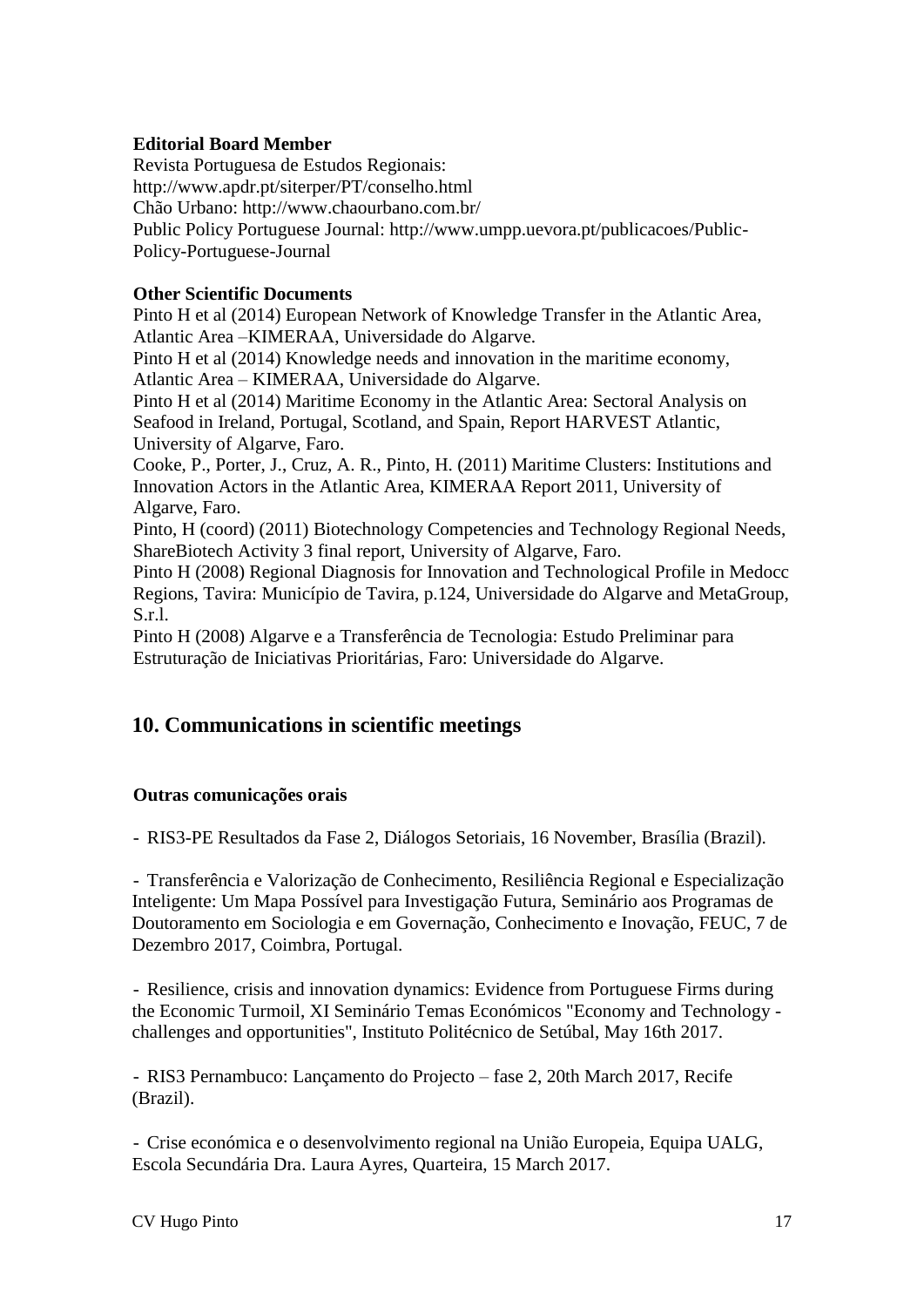- Inovação e Resiliência: Actividades Inovadoras das Empresas Portuguesas durante a Crise Económica, 12 de Julho de 2016 - Seminário Interno sobre Produtividade e Inovação ao GEE Ministério da Economia, República Portuguesa.

- Resiliência, inovação e crise económica: investigação recente & implicações para as políticas públicas, seminário ao Mestrado em Economia da Inovação e Empreendedorismo, 15 de Janeiro de 2016, Campus de Gambelas, Faro.

- Institutional change in the S&T and innovation landscape: trajectories of knowledge transfer policies, actors and behaviours for 2020, Intergovernmental Conference on "Regional Retention of Young Scientists: Problems of early-stage science-based firms-The first five years", Airotel Galaxy Kavala, June 10, 2015, organização: INE/GSEE.

- From Science to Market: Transforming Invention into Innovation & Fundamentals of markets and the barriers to transfer S&T Ambition and Tension in University-Industry Interactions: Challenges for Managing Research and the Commercialization of Science, CLDP study tour on "Fostering an Entrepreneurship and Innovation Ecosystem in Tunisia through the Effective Use of TTOs", Hotel Faro, Faro, June 4, 2015, organização: U.S. Department of Commerce.

- Resiliência regional e inovação: investigação recente & implicações para as políticas públicas, Rede das Dinâmicas Regionais, 24 de Abril de 2015, Hotel M'Ar de Ar Aqueduto, Évora, organização: AD Coesão.

- Creating networks and knowledge transfer within the Maritime Economy: KIMERAA Project Lessons for SMEs and the Atlantic Action Plan, International Conference "The Atlantic Action Plan: finance opportunities for projects, chances for SMEs", Liverpool, United Kingdom, 12 and 13 June 2014.

- A Tool to Support Overcoming the Gap between Invention and Innovation: The Rationale behind the Creation of KIMERAA's Sea Directory, challenges for knowledge transfer in SMEs: lessons from the Kimeraa project, University of Manchester, 11 June 2014.

- Creación de redes y transferencia de conocimientos en la Economía Marítima: Conclusiones relevantes del Proyecto KIMERAA, Jornada de Transferencia del Conocimiento en el Ámbito Marino, Universidad de Huelva, 14 May 2014. Crescimento Azul e Desenvolvimento de um Cluster Marítimo Regional no Algarve, Workshop KIMERAA – European Maritime Day 2014 "Science and Technology Meeting: Promoting Cooperation for Blue Growth in the Algarve", 30 April 2014, Faculdade de Economia, Faro.

- KIMERAA network and deliverables, Transnational workshop "Innovation for a sustainable aquaculture", Fouesnant, Bretagne, 27 March 2014.

- Resiliência dos Sistemas de Inovação face à Turbulência Económica: Da Escala Regional a uma Perspectiva Multinível das Transições, CIEO Workshop, Gambelas, 22 November 2013.

- Resiliência dos Sistemas de Inovação face à Turbulência Económica, Seminário de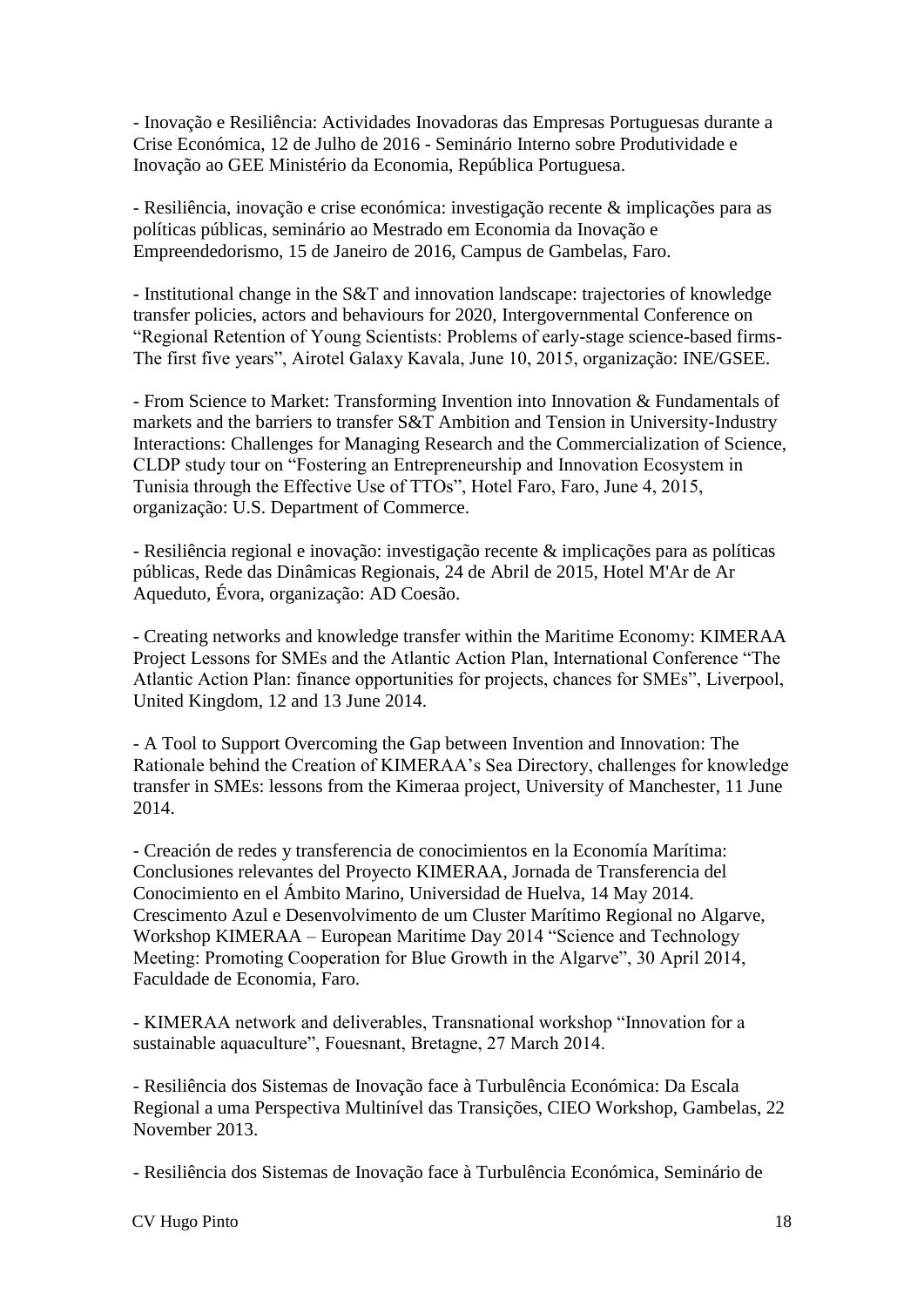almoço do NECES, 24 September 2013, Coimbra.

- Knowledge transfer and the maritime clusters: Findings from an Atlantic Area Project, SEAS-ERA Workshop "Towards a Marine Knowledge Transfer", 17th September 2013 Lisbon (Portugal).

- Algarve and the Sea: Towards a Research and Innovation Strategy for Smart Specialisation (RIS3), 5th September 2013, Presentation to External Experts, Faro (Portugal).

- Algarve: Towards a RIS3 Strategy, RIS3 Peer-Review Workshop, 5th July 2013, Faro (Portugal).

Inovação e tradição na valorização dos recursos do mar: estudo de caso da flor de sal no Algarve, no 19º Congresso Anual da APDR – Associação Portuguesa para o Desenvolvimento Regional, 20-21 Junho, Braga.

- Algarve's Regional Resilience in Turbulent Times: Closing a Chapter in Tourism and Innovation as Panaceas?, apresentação na 'Renewable Energy in the Atlantic Marine Area: Policy, Innovation and Complexity', Loulé, Algarve, 5 de Julho 2012.

- Clusters in the Atlantic Area: Findings from KIMERAA, apresentação no KIMERAA's 3rd Transnational Conference, em WestPort, Irlanda, 25 de Outubro de 2011.

- "Relação universidade - empresa - mar: Quais os desafios?", no Café Oceano no dia 20 de Outubro de 2011, Pátio das Letras em Faro.

- Clusters Marítimos no Espaço Atlântico: A Aprendizagem do KIMERAA, comunicação no Workshop Regional KIMERAA "Para o Fortalecimento da Economia do Mar", 30 de Setembro de 2011, CCDR Algarve, Faro.

- Uma Ferramenta para Reduzir a Distância entre Actores de Inovação do Cluster do Mar: Catálogo de Competências e Serviços do KIMERAA, apresentação na CCDR Algarve em Abril de 2011.

- Needs for advanced technologies in life sciences: Results of the survey conducted by Sharebiotech partners in the Atlantic Area, apresentação no ShareBiotech – First Public Event, Cantanhede, 12 de Abril de 2011.

- A Tool to Support Overcoming the Gap between Invention and Innovation: The Rationale behind the Creation of KIMERAA's Catalogue of Competencies and Services, comunicação no KIMERAA 1st transnational event em Cardiff, co-autoria com Ana Rita Cruz.

- Structuring a Sea Cluster in the Algarve: Contributions from the Innovation Actors Interviews, comunicação no KIMERAA 1st transnational event em Cardiff, co-autoria com Pedro Pintassilgo e Ana Rita Cruz.

- Innovación y Transferencia de Conocimientos en las Regiones Portuguesas: Diversidad de Perfiles, Actores y Marcos Institucionales, conferencista convidado, 4 de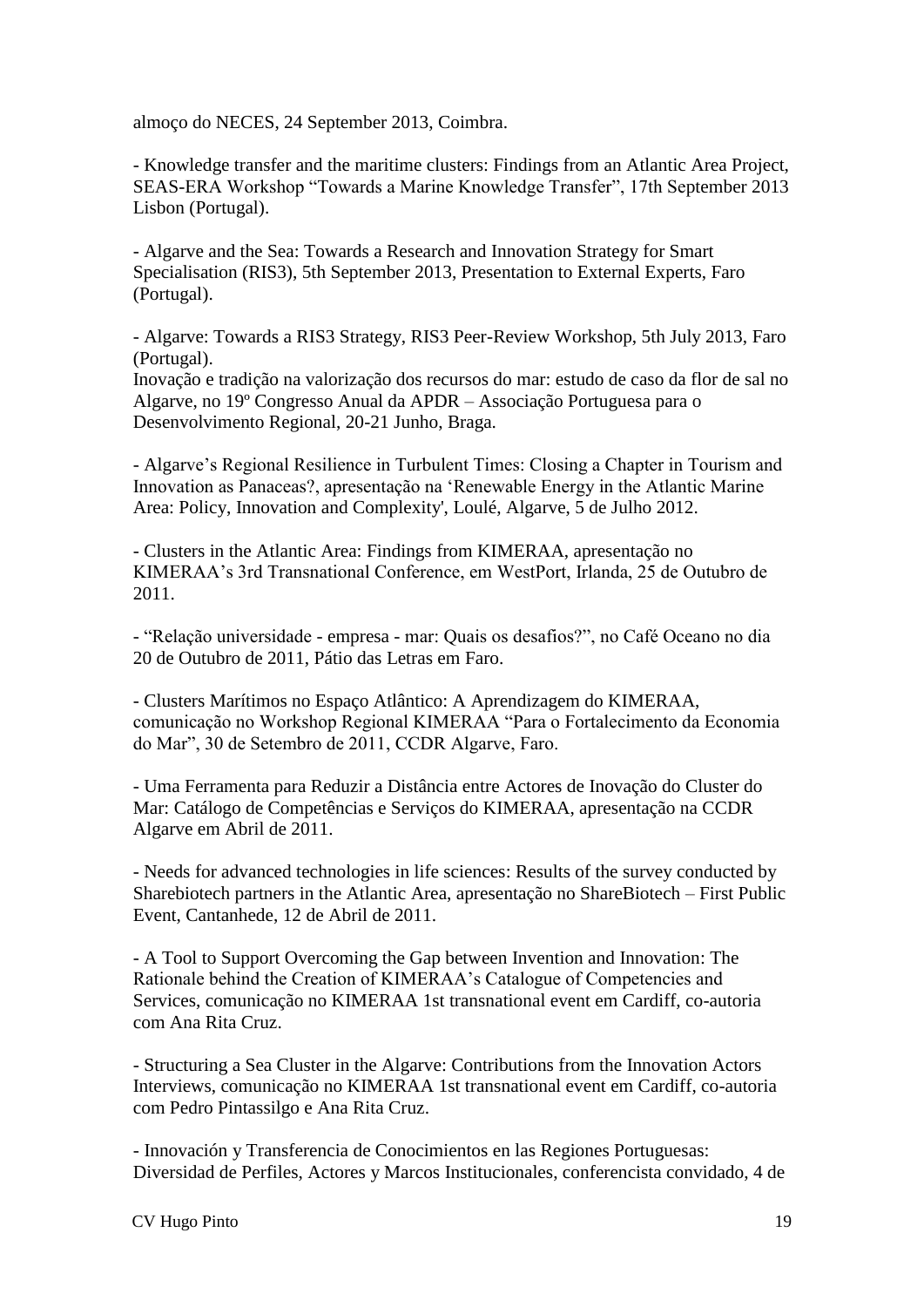Março de 2011 no IESA em Córdoba.

- Innovation and Knowledge Transfer in Portuguese Regions, Diversity of Profiles, Actors and Institutional Frameworks, comunicação em Encontro de Partilha de Boaspráticas de Inovação, 24 de Junho, organização RETA - Red de Espacios Tecnológicos de Andalucía em Faro.

- Dinamizador de grupo de trabalho sobre transferência de conhecimento na 1ª Sessão de Trabalho entre a Universidade do Algarve e as Empresas da Região, IAPMEI, 10 de Dezembro de 2010.

- Dinamizador de sessão de trabalho para análise de experiências de animação realizadas em meio rural e definição das bases para elaboração do Programa de Promoção e Animação nos territórios de Baixa Densidade no dia 4 de Novembro de 2009 na CCDR Algarve em Faro.

- Participação na Mesa Redonda da Sessão de Encerramento do I Colóquio de Estudantes do CES sobre "Metodologias das Ciências Sociais e Humanas – Questões técnicas e éticas no Colóquio" em Coimbra.

- Notas sobre o Plano Regional de Inovação do Algarve Conferência Final de Encerramento do Projecto "A Inovação Económica e Social no Espaço do Mediterrâneo" em 26 de Junho em Lagos.

- Meios Inovadores, comunicação no âmbito das Jornadas TECHNOPOLIS em 17 de Janeiro de 2008 em Tavira.

- Empreendedorismo, Inovação e PI no sector da Biotecnologia, no âmbito do seminário no curso de Mestrado em Bio-tecnologia em 17 de Novembro de 2007.

- A importância da PI para as empresas de base tecnológica, em 9 de Setembro de 2007 no âmbito do seminário Empreender+ em Faro.

- Regiões e Sociedade da Informação: O Caso do Algarve no Contexto do Espaço Atlântico, seminário em 11 de Junho de 2007 em Faro.

- "A reforma da Política de Coesão Europeia: Novos instrumentos de Apoio à Política de Coesão" em 14 de Abril de 2007 no NERA (Loulé).

- Para uma Academia mais Inovadora e Empreendedora, ciclo de apresentações públicas do CRIA em Dezembro e Novembro de 2006.

- Quality-SME – Programa de apoio à Gestão Integrada nas Pequenas e Médias Empresas no Espaço Atlântico, orador convidado em 22 de Fevereiro de 2006 no Seminário "Qualidade – factor de diferenciação no Turismo Algarvio" organizado pela APQ em Faro.

- Seminário ao Curso de Pós-graduação em Inovação e Desenvolvimento de Produtos Turísticos, na Escola Superior de Turismo do Estoril em Junho de 2006.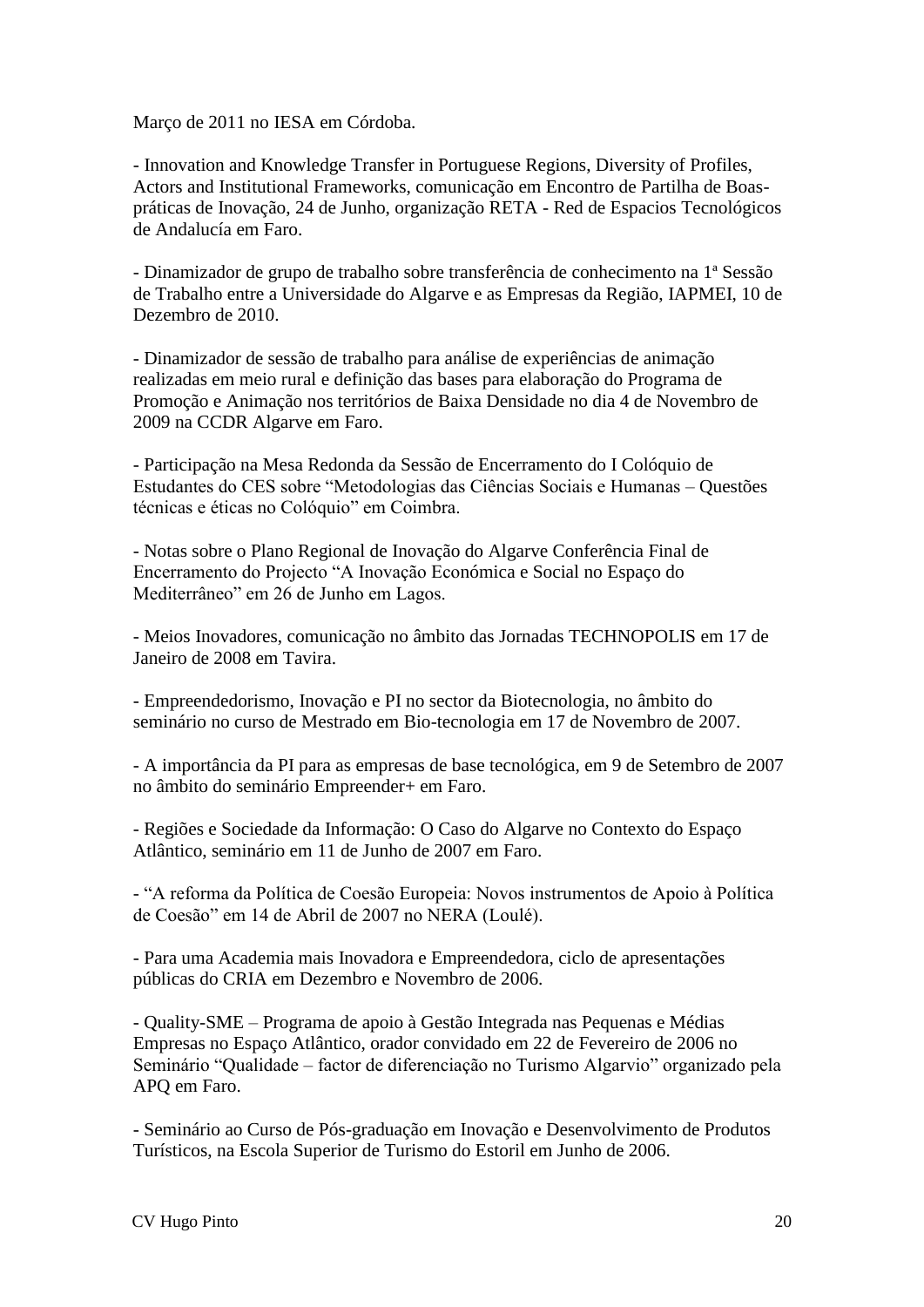- Inovação Social no Espaço Atlântico, with Carla Nogueira, Chiara Carrozza & Fábio Sampaio, 1º Encontro Anual de Economia Política, 25-27 January 2018, Lisboa, Portugal.

- Tropicalizar as estratégias de especialização inteligente? Reflexões a partir do caso brasileiro, 1º Encontro Anual de Economia Política, 25-27 January 2018, Lisboa, Portugal.

- RIS3-PE Resultados da Fase 2, Diálogos Setoriais, 16 November, Brasília (Brazil).

- Transferência e Valorização de Conhecimento, Resiliência Regional e Especialização Inteligente: Um Mapa Possível para Investigação Futura, Seminário aos Programas de Doutoramento em Sociologia e em Governação, Conhecimento e Inovação, FEUC, 7 de Dezembro 2017, Coimbra, Portugal.

## **Comunicações com arbitragem científica**

- Inovação Social no Espaço Atlântico, with Carla Nogueira, Chiara Carrozza & Fábio Sampaio, 1º Encontro Anual de Economia Política, 25-27 January 2018, Lisboa, Portugal.

- Tropicalizar as estratégias de especialização inteligente? Reflexões a partir do caso brasileiro, 1º Encontro Anual de Economia Política, 25-27 January 2018, Lisboa, Portugal.

- ¿"Tropicalizar" las Estrategias de Especialización Inteligente? Una Reflexión a partir de Pernambuco (Brasil), XXXII Congresso internacional XXXII Arethuse, 21 September, Jaén, Spain.

- Inovação social e especialização inteligente: desafios em regiões do Mediterrâneo. 3ª Conferência Rumos da Sociologia do Conhecimento, Ciência e Tecnologia em Portugal da secção temática Conhecimento, Conhecimento, Ciência e Tecnologia, da Associação Portuguesa de Sociologia (APS), 7 and 8 September 2017, Braga, Portugal.

- Resilience, crisis and innovation dynamics: Evidence from Portuguese Firms during the Economic Turmoil, International Conference on Local Development 2017, May 25- 27, 2017, Faro, Portugal.

- Social innovation & Smart Specialisation: Challenges and Opportunities for Mediterranean Regions, with Carla Nogueira, International Conference on Local Development 2017, May 25-27, 2017, Faro, Portugal.

- Smart Specialisation and the Entrepreneurial Discovery: Mapping Regional Priorities with Network Analysis, with Chiara Carrozza, Raphael D'Emery and Carla Nogueira, International Conference on Local Development 2017, May 25-27, 2017, Faro, Portugal.

- Resilience, crisis and innovation dynamics: Evidence from Portuguese Firms during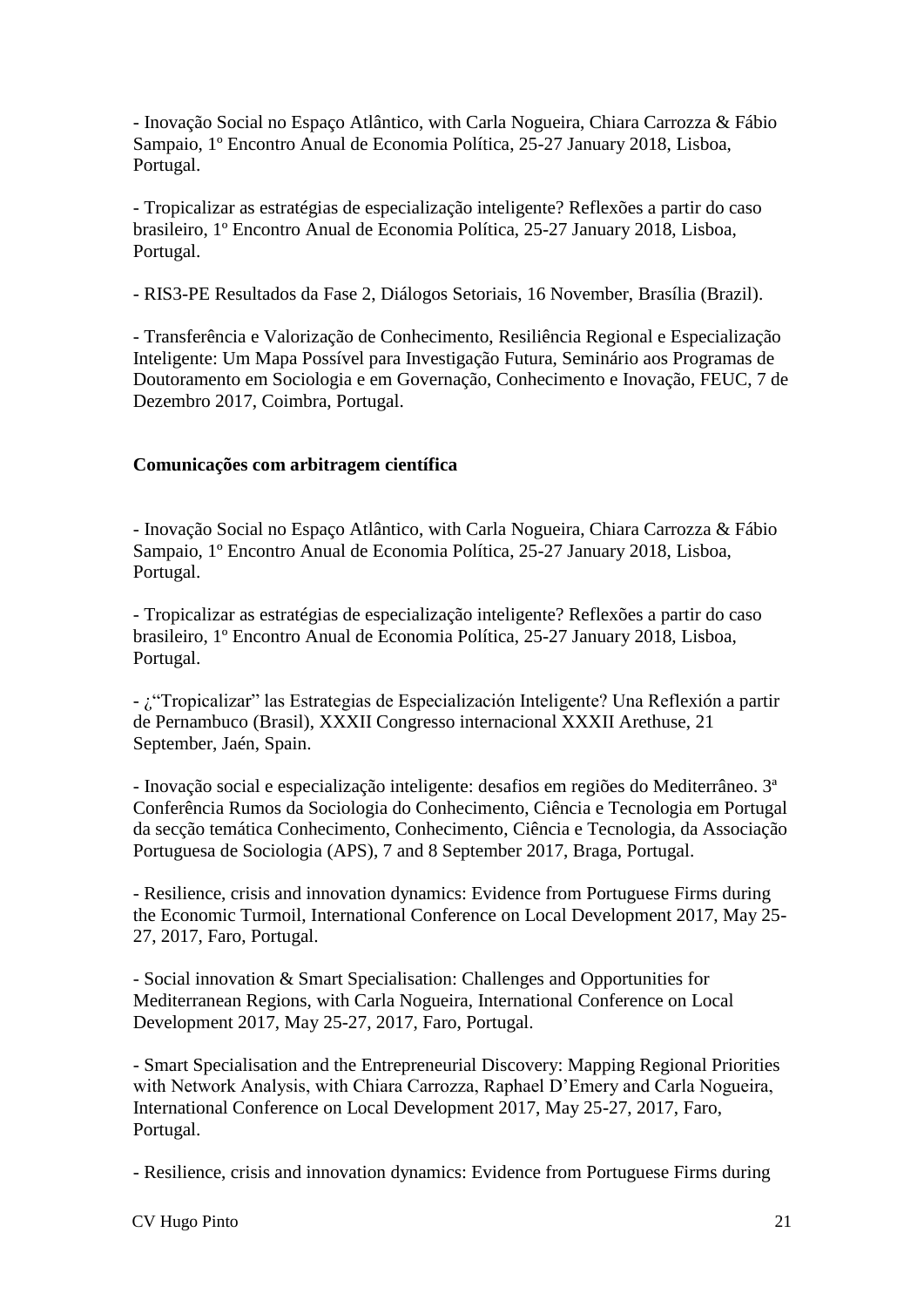the Economic Turmoil, XI Seminário Temas Económicos "Economy and Technology challenges and opportunities", Instituto Politécnico de Setúbal, May 16th 2017.

- Social innovation & Smart Specialisation: Challenges and Opportunities for Mediterranean Regions, with Carla Nogueira, Interdisciplinarity in Social and Human Sciences, II International Congress, 11 - 12 May 2017, Faro, Portugal.

- Smart Specialisation and the Entrepreneurial Discovery: Mapping Regional Priorities with Network Analysis, with Chiara Carrozza, Raphael D'Emery and Carla Nogueira, Interdisciplinarity in Social and Human Sciences, II International Congress, 11 - 12 May 2017, Faro, Portugal.

- Social innovation & Smart Specialisation: Challenges and Opportunities for Mediterranean Regions, with Carla Nogueira, Mediterranean Cultures and Societies Knowledge, Health and Tourism. ICSR Mediterranean Knowledge - 2nd International Conference, 4 -5 May 2017, Faro, Portugal

- RIS3 Pernambuco: Lançamento do Projecto – fase 2, 20th March 2017, Recife (Brazil).

Crise económica e o desenvolvimento regional na União Europeia, Equipa UALG, Escola Secundária Dra. Laura Ayres, Quarteira, 15 March 2017.

- Varieties of Capitalism and Global Imbalances of Innovation Dynamics: Insights from a Large Dataset, with Tüzin Baycan, ERSA Congress "Cities & Regions: Smart, Sustainable, Inclusive?" | 23-26 August 2016, Vienna, Austria. Inovação e Resiliência: Actividades Inovadoras das Empresas Portuguesas durante a Crise Económica, 12 de Julho de 2016

- Seminário Interno sobre Produtividade e Inovação ao GEE Ministério da Economia, República Portuguesa.

- Resiliência da Inovação e Desenvolvimento regional: Uma Análise de Redes de Colaboração no Algarve, IX Congresso Português de Sociologia | Portugal: Território de Territórios, AT/ST Conhecimento, Ciência e Tecnologia | 6 de Julho de 2016.

- Variedades de capitalismo e a resiliência da inovação nas regiões europeias, International Congress "Interdisciplinarity in Social and Human Sciences", 5 e 6 de Maio de 2016 | Faro.

- Resilience, persistence and innovation under the economic turmoil: Insights from the Portuguese CIS Data (Poster), Concordi - 5th European Conference on Corporate R&D and Innovation, 1-2 October 2015 – Seville (Spain), http://iri.jrc.ec.europa.eu/concord/2015/index.html.

- Persistence of innovation in firms under economic turbulence: Insights from the CIS Portuguese data, ERSA 2015 World Renaissance: Changing roles for people and places, Lisbon, Portugal, 25-28 August 2015, www.ersalisbon2015.org.

- Produção de Conhecimento e Variedades de Capitalismo: Diversidade Regional no Alvorecer da Turbulência Económica na Europa, CONLAB XII Congresso de Ciências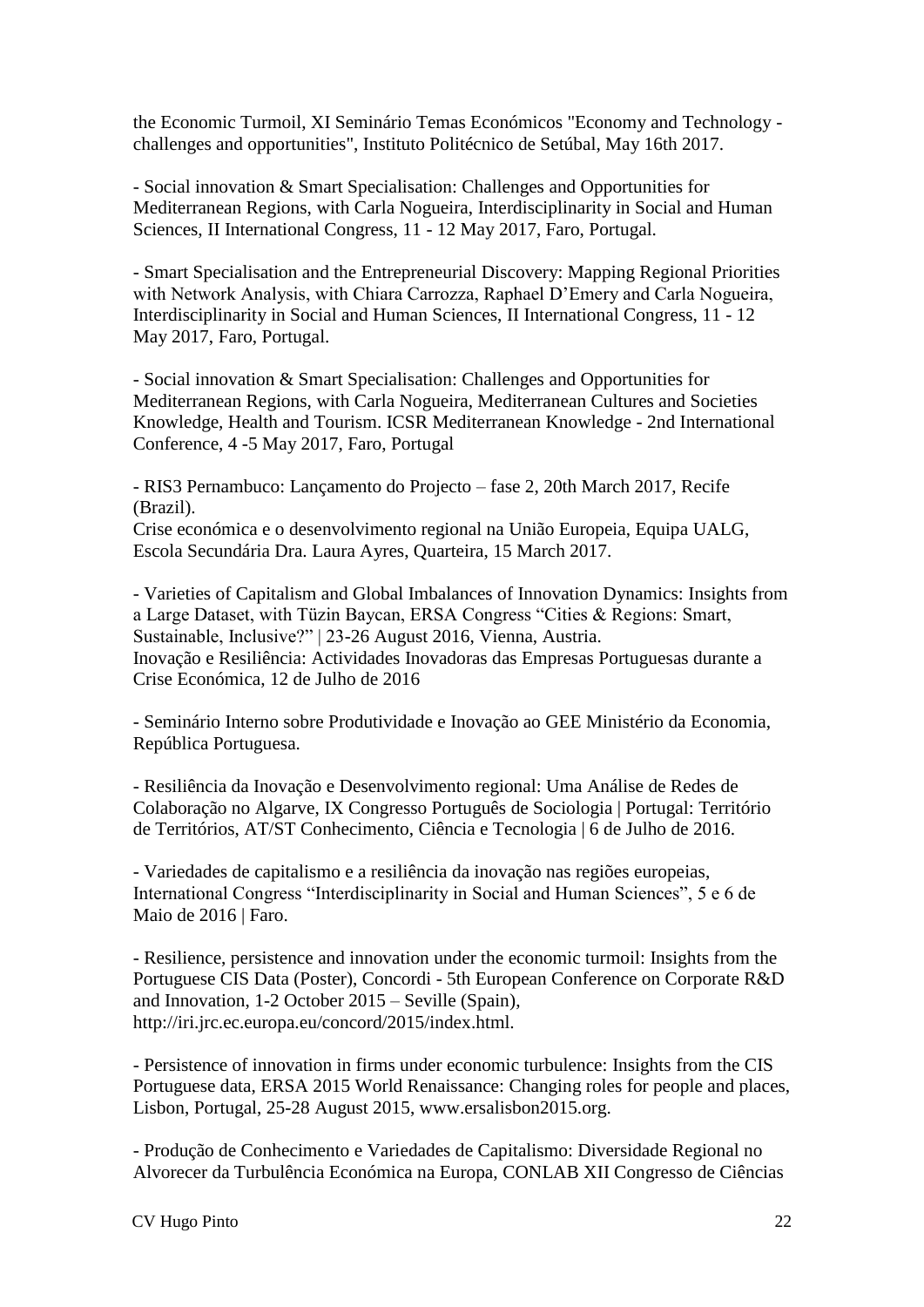Sociais e Humanas em Língua Portuguesa, Imaginar e Repensar o Social: Desafios às Ciências Sociais em Língua Portuguesa, 25 anos depois - FCSH Universidade Nova de Lisboa, 1 a 5 de Fevereiro de 2015, Lisboa, www.conlab2015.com.

- Knowledge Production and Varieties of Capitalism: Regional Diversity in the Dawn of Economic Turbulence in Europe, International Conference KITAB 2014 - Knowledge, Innovation and Technology Across Borders: An Emerging Research Agenda, 23-24 June 2014 at ISCTE-IUL, Lisbon.

- Cooperation and the Emergence of a Maritime Cluster in the Atlantic: Analysis and Implications of Innovation and Human Capital in the Blue Economy, IMASS Conference, Olhão, Portugal, 24 April, 2014.

- A Resiliência dos Sistemas de Inovação face à Turbulência Económica, VIII Congresso Português de Sociologia, Évora, 14 April 2014.

- Innovation and Human Capital for the Emergence of a Maritime Cluster: Analysis and Implications for Atlantic Regions, An international workshop of the Regional Studies Association Research Network on Tourism and Regional Development, Rovira i Virgili University, Catalonia, Vila-seca Campus, 10-13th February 2014,

- Implementing doing-using-interacting regional innovation policies: smart specialization in a tourism-based region, 19th APDR Workshop "Resilient territories", 29th November, Faro (Portugal).

- Resiliência dos Sistemas de Inovação face à Turbulência Económica: Da Escala Regional a uma Perspectiva Multinível das Transições, CIEO Workshop, Gambelas, 22 November 2013.

- European Regional Policy and Long-Term Development: Needs and Utility of Interventions in the Algarve, Portugal from 1989-93 to the Current Programming Period, no 19º Congresso Anual da APDR – Associação Portuguesa para o Desenvolvimento Regional, 20-21 Junho, Braga.

- Determinants of new product development in innovation actors: a logit approach for cooperation flows in the portuguese innovation system no 19º Congresso Anual da APDR – Associação Portuguesa para o Desenvolvimento Regional, 20-21 Junho, Braga.

- Institucionalização da Transferência de Conhecimento: Políticas Públicas e Formação de Actores-Rede na Universidade Portuguesa, no VII Congresso da APS, 19-22 de Junho, Porto, 2012

- Transferência de Conhecimento em Portugal e Espanha: Função e Eficácia dos Organismos de Interface Académica nos Sistemas Regionais de Inovação, no 18º Congresso da APDR, 13-16 de Junho, Faro, 2012

- Institucionalização da Transferência de Conhecimento: Políticas Públicas e Formação de Actores-Rede na Universidade Portuguesa, no VII Congresso da APS, 19-22 de Junho, Porto, em co-autoria com Tiago Santos Pereira.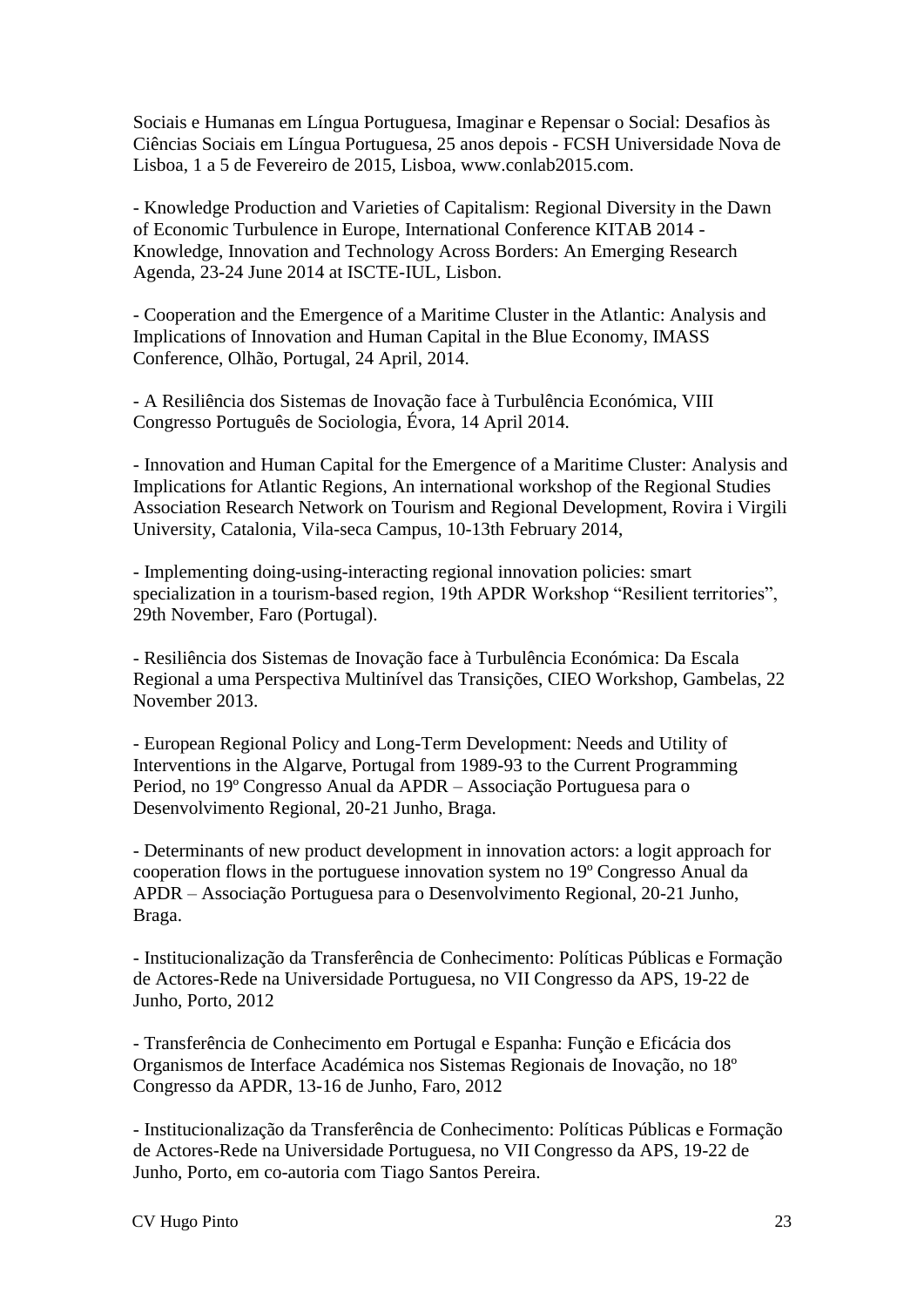- Does the location in a Science and Technology Park influence University-Industry relationships? Evidence from a catch-up region, na 29th IASP ConferenceTallin, Estonia, Junho 2012, 17-20, em co-autoria com Madelon Van Oostrom e Manuel Fernández-Esquinas.

- Transferência de Conhecimento em Portugal e Espanha: Função e Eficácia dos Organismos de Interface Académica nos Sistemas Regionais de Inovação, no 18º Congresso da APDR, 13-16 de Junho, Faro.

- Economic Resilience and Tourism Destinations: Eco and Cultural Responses to Turbulence Contexts in Coastal Areas, Paper prepared for INVTUR 2012 Conference, Aveiro, Maio, em co-autoria com Julie Porter e Ana Rita Cruz.

- Coastal Tourism and Possibilities for Consolidating a Regional Sea Cluster: Insights from Algarve's Innovation Actors, comunicação no Tourism Management Seminar, Faro, 28 de Outubro de 2011 em co-autoria com Ana Rita Cruz, Ana Gonçalves, Pedro Pintassilgo e João Guerreiro.

- Economic Resilience and Tourism Destinations: Eco and Cultural Responses to Turbulence Contexts in Coastal Areas, Conference Paper Prepared for the "Heritage of the Sea" Conference, Porto, Outubro 20-22, 2011, em co-autoria com Julie Porter e Ana Rita Cruz.

- When Companies look for Research: Knowledge Interactions in Andalusia, comunicação na Research Network Seminar Series da Regional Studies Association "Regional Geographies of KIBS", 14 e 15 de Outubro de 2011, em co-autoria com Manuel Fernández-Esquinas e Elvira Uyarra.

- The Role of the University in Urban Regeneration: Reframing the Analytical Approach, em co-autoria com Manuel Fernández-Esquinas, comunicação na UNICA International Conference Cities and Their Universities for Creation of Knowledge and Innovation em Warsaw, Polónia, 26-27 Setembro, 2011.

- Looking for the Core of a Knowledge Sea Cluster: A Social Network Analysis in a Maritime Region, comunicação na 51st European Congress of the Regional Science Association International 2011, co-autoria com Ana Rita Cruz, Ana Isabel Gonçalves, Pedro Pintassilgo e João Guerreiro, Barcelona, 4 de Setembro de 2011.

- Knowledge Transfer in the Mirror: Reflections on the Determinants of Research Groups and Companies Collaborative Patterns within Andalusia's Regional Innovation System, comunicação na 51st European Congress of the Regional Science Association International 2011, Barcelona, 4 de Setembro de 2011.

- Detecting Science-Business interconnections with the Actor-Network Theory: The Creation of a Technology-based Company in the Tourism Sector, co-autoria com Ana Rita Cruz, Ana Isabel Gonçalves, no KIMERAA 2nd transnational event em Faro, 4 de Julho de 2011.

- Looking for the Core of a Knowledge Sea Cluster: A Social Network Analysis in a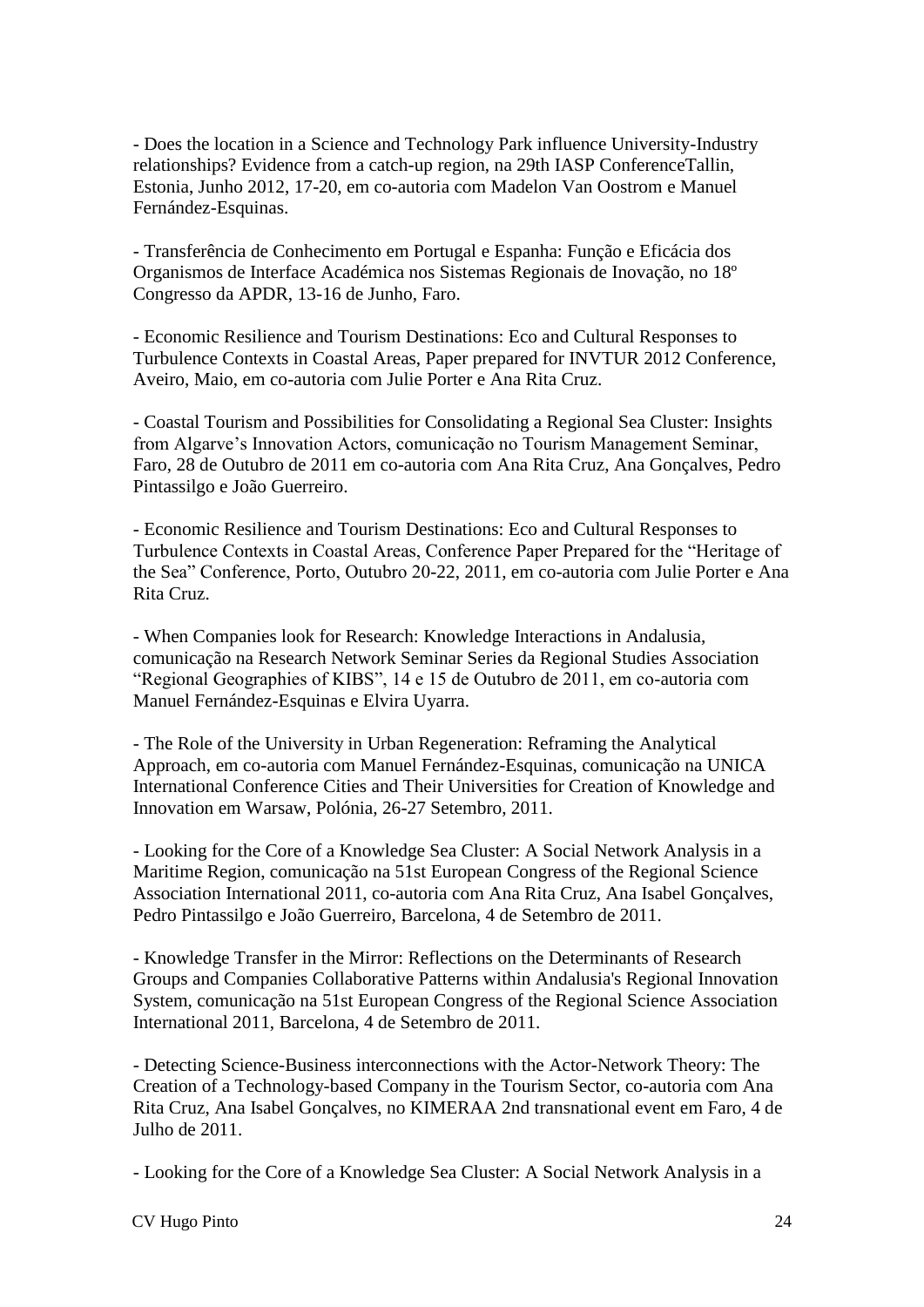Maritime Region, comunicação no KIMERAA 2nd transnational event em Faro, coautoria com Ana Rita Cruz, Ana Isabel Gonçalves, Pedro Pintassilgo e João Guerreiro, Barcelona, 4 de Julho de 2011.

- Mudanças Institucionais e a Utilização de Patentes nas Universidades Portuguesas: Como os meios se tornam fins, comunicação no dia 17 de Fevereiro de 2011 na Conferência "Portugal entre desassossegos e desafios" em co-autoria com Tiago Santos Pereira.

- La Creación de una EBT en el Sector de Turismo: Detectando las Interconexiones de Ciencia y Empresa con la Teoría del Actor-Red, comunicação no V Congresso Andaluz de Sociologia, Córdoba, 5 de Novembro de 2010, em co-autoria com Ana Isabel Gonçalves e Ana Rita Cruz.

- Knowledge Transfer Offices in Portuguese Universities: Institutional Change and Construction of New Actor-Networks, comunicação na "Triple Helix VIII – International Conference on University, Industry and Government Linkages", Madrid, 21 de Outubro de 2010, em co-autoria com Tiago Santos Pereira.

- Cientistas no Palco em Olhão: A Comunicação da Ciência e as Motivações dos Visitantes, no 16º Congresso Anual da APDR – Associação Portuguesa para o Desenvolvimento Regional, Funchal, 9 de Julho de 2010, em co-autoria com Ana Rita Cruz.

- Capacidade de Absorção nas Empresas Industriais em Olhão: Variáveis Relevantes e Implicações para o Desenvolvimento Regional, no 16º Congresso Anual da APDR – Associação Portuguesa para o Desenvolvimento Regional, Funchal, 9 de Julho de 2010, em co-autoria com Ana Rita Cruz e João Guerreiro.

- A theorical approach for university-industry relationships: Understanding the usefulness of Actor-Network-Theory in analyzing KT, comunicação no Seminário Internacional "Cross-sector collaboration (CSC) in national innovation systems: understanding the impact of policy and practice" em Córdoba, 16 de Abril de 2010.

- Universidades, Patentes e Transferência de Conhecimento: Articulações, desarticulações e rearticulações, no dia 27 de Fevereiro II Seminário Internacional "Propriedade Intelectual nos Países de Língua Portuguesa" em Lisboa (em co-autoria com Tiago Santos Pereira).

- A Evolução no Mercado Laboral no Algarve: Necessidade de uma Mudança Institucional no Emprego?, no dia 12 de Novembro de 2009 no XI Encontro Hispano-Luso de Economia Empresarial em Faro.

- A Economia em Ebulição: Integrando o Plural e a Moral numa Ciência Económica Satisfatória em 01 de Outubro de 2009 no I Colóquio de Estudantes do CES em Coimbra.

- Possibilidades para uma Economia Não-Quantitativo Dependente: A Pluralidade do Métodos face à Dominância da Econometria em 24 de Setembro de 2009 no Spatial and Organizational Dynamics Seminar do CIEO.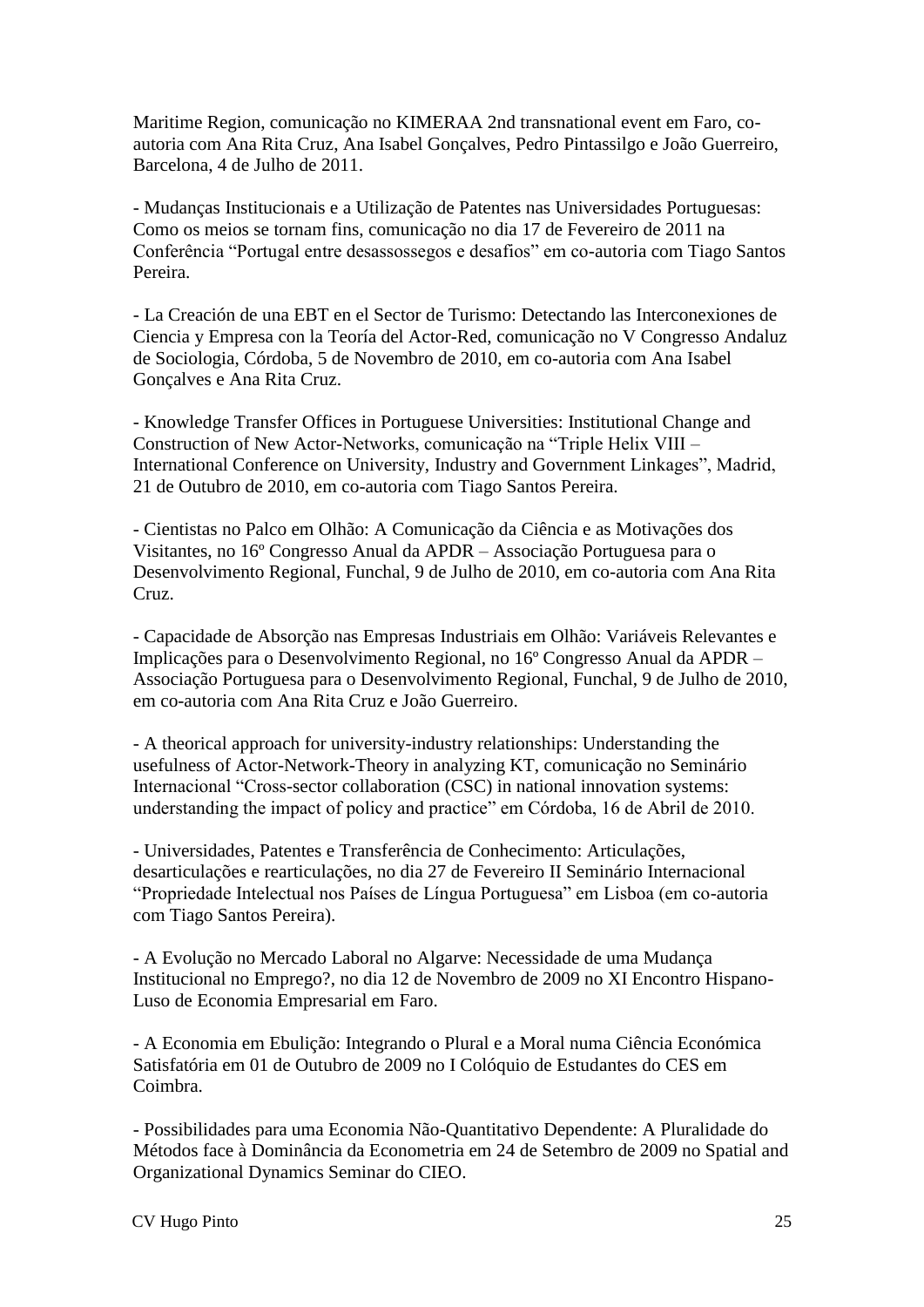- Materialities and Actors in Knowledge Transfer: Translation in a Portuguese Technology-based Start-up, comunicação (co-autoria com Tiago Santos Pereira) em de Setembro de 2009 na ESA'09 "European Society or Societies" Conference em Lisboa.

- Translating Science to Market: A Review of Ludwik Fleck Contributions comunicação em 28 de Julho de 2009 no Postgraduate Science and Technology Studies Conference em Nottingham.

- Universities and Knowledge Transfer: An Institutionalist Approach comunicação em 9 de Julho de 2009 na CES Summer School Critical Economics na Aldeia das Dez.

- Are Knowledge Transfer Proxies Becoming Goals in Portugal? Recent Evidence from Patent Registration comunicação em 2 de Julho de 2009 na PhD and Early Career Researcher Conference "Challenges in Research and Innovation Policy Studies" em Manchester.

- Patents Measuring Knowledge Transfer: Are Proxies Becoming Goals in Portuguese Universities? Comunicação em 29 de Maio de 2009 no Second NONIUS Seminar em Lisboa.

- Innovative Profiles and Regional Actors in the Algarve and Andalusia: An Exploratory Approach comunicação em 4 de Dezembro de 2008 no International Conference of Knowledge in Small and Medium Sized Towns em Faro (em co-autoria comJoão Guerreiro).

- O Papel dos organismos de interface na relação universidade-empresas: na procura de abordagens alternativas, comunicação em 14 de Novembro de 2008 no X Encontro Hispano-Luso de Economia Empresarial em Huelva.

- A cidade e o turismo: o urbano como produto turístico comunicação em 13 de Novembro de 2008 no X Encontro Hispano-Luso de Economia Empresarial em Huelva (em Co-autoria com Ana Rita Cruz).

- Construindo um Sistema de Inovação: os Caminhos numa Região Turística comunicação em 3 de Julho de 2008 no 14º Congresso Anual da APDR – Associação Portuguesa para o Desenvolvimento Regional em Tomar (em Co-autoria com Ana Rita Cruz).

- Caminhos para uma Teoria Económica Satisfatória: Transcender os Limites da Ortodoxia com as Visões Institucionalistas comunicação no Workshop Pré-Colóquio Internacional "Caminhos de Futuro: Novos Mapas para as Ciências Sociais e Humanas", em 18 de Junho de 2008.

- A Inovação Regional e o Papel das Universidades: O Caso do CRIA na Universidade do Algarve, comunicação em 15 de Novembro de 2007 no IX Seminário Luso-Espanhol de Economia Empresarial na Covilhã (em Co-autoria com João Guerreiro e João Amaro).

- Contributos para a Estruturação de um Sistema Regional de Inovação, comunicação